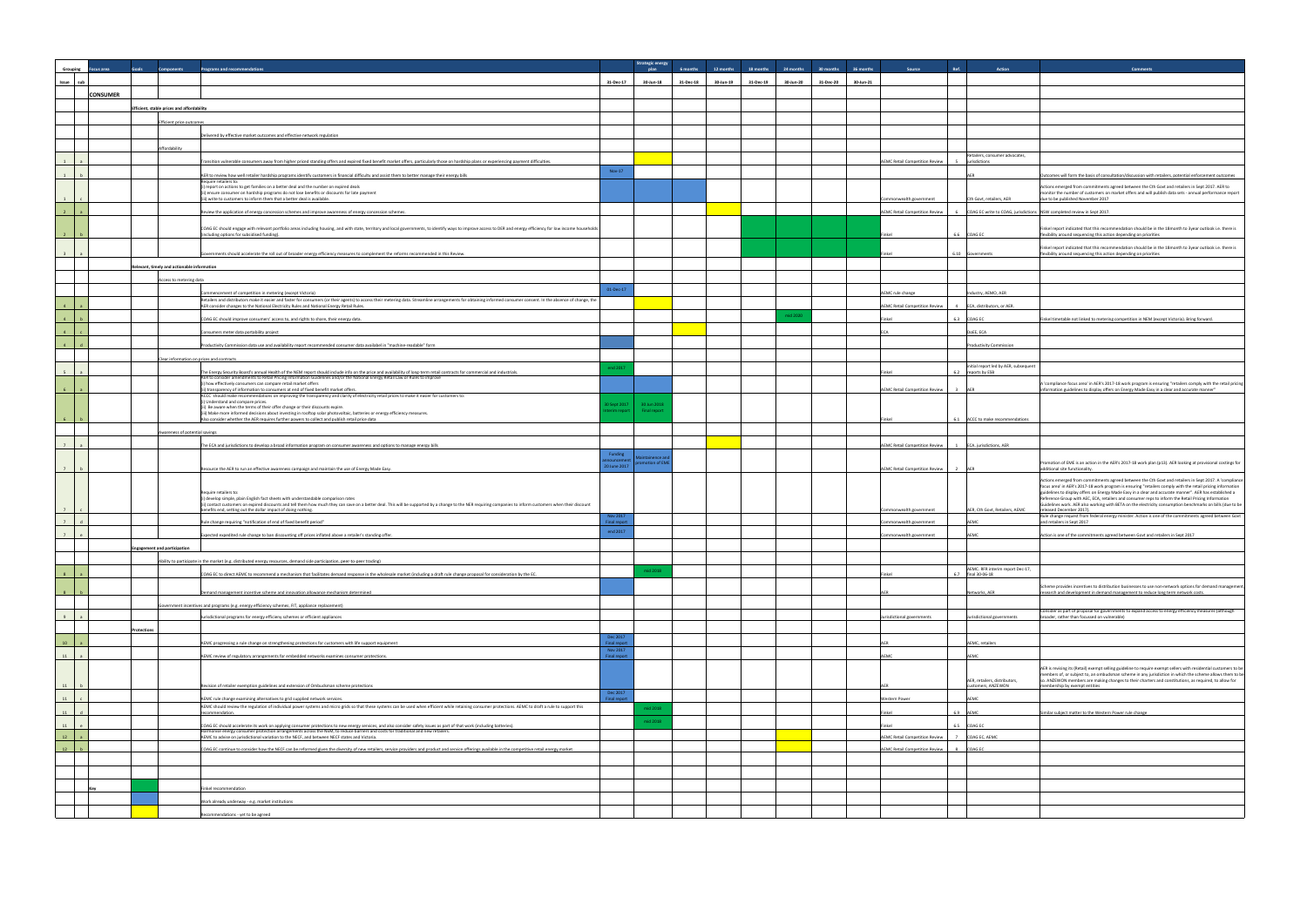| Grouping                | <b>Focus area</b> | Goals | <b>Components</b>                                | <b>Programs and recommendations</b>                                                                                                                                                             |           | <b>Strategic energy</b><br>plan | 6 months      | 12 months   | 18 months | 24 months | 30 months | 36 months | Source                             | Ref. Action                 | <b>Comments</b>                                                                                                                                                                     |
|-------------------------|-------------------|-------|--------------------------------------------------|-------------------------------------------------------------------------------------------------------------------------------------------------------------------------------------------------|-----------|---------------------------------|---------------|-------------|-----------|-----------|-----------|-----------|------------------------------------|-----------------------------|-------------------------------------------------------------------------------------------------------------------------------------------------------------------------------------|
| Issue                   | sub               |       |                                                  |                                                                                                                                                                                                 | 31-Dec-17 | 30-Jun-18                       | 31-Dec-18     | 30-Jun-19   | 31-Dec-19 | 30-Jun-20 | 31-Dec-20 | 30-Jun-21 |                                    |                             |                                                                                                                                                                                     |
|                         |                   |       | <b>INTEGRATING ENERGY AND EMISSIONS POLICIES</b> |                                                                                                                                                                                                 |           |                                 |               |             |           |           |           |           |                                    |                             |                                                                                                                                                                                     |
|                         |                   |       |                                                  | Government implement a long term national emissions reduction target                                                                                                                            |           |                                 |               |             |           |           |           |           |                                    |                             |                                                                                                                                                                                     |
| 1                       |                   |       |                                                  | By 2020, the Australian Government should develop a whole-of-economy national emissions reduction strategy for 2050.                                                                            |           |                                 |               |             |           | 2020      |           |           | Finkel                             | 3.1 Commonwealth Government |                                                                                                                                                                                     |
|                         |                   |       |                                                  | Department of Environment and Energy will conclude their review of climate policy                                                                                                               | end 2017  |                                 |               |             |           |           |           |           |                                    | DEE                         |                                                                                                                                                                                     |
|                         |                   |       |                                                  | Coordinated approach between the Commonwealth and jurisdictions                                                                                                                                 |           |                                 |               |             |           |           |           |           |                                    |                             |                                                                                                                                                                                     |
| $\overline{2}$          |                   |       |                                                  | Commonwealth and jurisdictions agree to an emissions reduction trajectory for the NEM.                                                                                                          |           |                                 | "urgent need" |             |           |           |           |           | Finkel                             | 3.2 Governments             | Could potentially be agreed and legislated/other impler<br>strategic plan                                                                                                           |
|                         |                   |       |                                                  | Emissions reduction mechanisms to integrate with energy policy                                                                                                                                  |           |                                 |               |             |           |           |           |           |                                    |                             |                                                                                                                                                                                     |
| $\overline{\mathbf{3}}$ |                   |       |                                                  | AEMC and Climate Change Authority advice on emissions reduction mechanisms, Towards the next generation: delivering<br>affordable, secure and lower emissions power.                            | $Jun-17$  |                                 |               |             |           |           |           |           |                                    | AEMC/CCA                    |                                                                                                                                                                                     |
|                         |                   |       |                                                  |                                                                                                                                                                                                 |           |                                 |               |             |           |           |           |           |                                    |                             | Implementation will likely require legislation as well as<br>required for this to happen. Mechanism would likely sta<br>leverage existing infrastrucuture e.g. contractual position |
| $\overline{3}$          |                   |       |                                                  | Finkel report recommended implementation of a Clean Energy Target<br>AEMC is providing advice to the governments of Queensland, Victoria, South Australian and the Australian Capital Territory |           |                                 |               | urgent need |           |           |           |           | Finkel<br>Governments of Vic, Qld, | 3.2 Cth Govt                | Reporting                                                                                                                                                                           |
| $\overline{3}$          |                   |       |                                                  | on the design and impacts of a CET.                                                                                                                                                             | Oct-17    |                                 |               |             |           |           |           |           | SA & ACT                           | AEMC                        |                                                                                                                                                                                     |
|                         |                   |       |                                                  |                                                                                                                                                                                                 |           |                                 |               |             |           |           |           |           |                                    |                             | Implementation will likely require legislation as well as<br>required for this to happen. Mechanism would likely sta<br>leverage existing infrastrucuture e.g. contractual position |
|                         |                   |       |                                                  | Energy Security Board advice on a retailer realibility, emissions guarantee and affordability                                                                                                   | Oct-17    |                                 |               |             |           |           |           |           | Finkel                             | 3.2 Cth Govt                | Reporting                                                                                                                                                                           |
|                         |                   |       |                                                  |                                                                                                                                                                                                 |           |                                 |               |             |           |           |           |           |                                    |                             |                                                                                                                                                                                     |
|                         |                   |       |                                                  | Note: the phrase "urgent need" was used in the Finkel review, recommendation 3.2.                                                                                                               |           |                                 |               |             |           |           |           |           |                                    |                             |                                                                                                                                                                                     |
|                         |                   |       |                                                  |                                                                                                                                                                                                 |           |                                 |               |             |           |           |           |           |                                    |                             |                                                                                                                                                                                     |
|                         |                   |       |                                                  |                                                                                                                                                                                                 |           |                                 |               |             |           |           |           |           |                                    |                             |                                                                                                                                                                                     |
|                         | Kev               |       |                                                  | Finkel recommendation                                                                                                                                                                           |           |                                 |               |             |           |           |           |           |                                    |                             |                                                                                                                                                                                     |
|                         |                   |       |                                                  | Work already underway - e.g. market institutions                                                                                                                                                |           |                                 |               |             |           |           |           |           |                                    |                             |                                                                                                                                                                                     |
|                         |                   |       |                                                  | Recommendations - yet to be agreed                                                                                                                                                              |           |                                 |               |             |           |           |           |           |                                    |                             |                                                                                                                                                                                     |

| <b>Comments</b>                                                                                                                                                                                                                                                                                                |
|----------------------------------------------------------------------------------------------------------------------------------------------------------------------------------------------------------------------------------------------------------------------------------------------------------------|
|                                                                                                                                                                                                                                                                                                                |
|                                                                                                                                                                                                                                                                                                                |
|                                                                                                                                                                                                                                                                                                                |
|                                                                                                                                                                                                                                                                                                                |
|                                                                                                                                                                                                                                                                                                                |
|                                                                                                                                                                                                                                                                                                                |
| Could potentially be agreed and legislated/other implementaition within 6 months of Energy<br>strategic plan                                                                                                                                                                                                   |
|                                                                                                                                                                                                                                                                                                                |
|                                                                                                                                                                                                                                                                                                                |
| Implementation will likely require legislation as well as actions from affected businesses. Time<br>required for this to happen. Mechanism would likely start at beginning of a financial year to<br>leverage existing infrastrucuture e.g. contractual positions, National Greenhouse and Energy<br>Reporting |
|                                                                                                                                                                                                                                                                                                                |
| Implementation will likely require legislation as well as actions from affected businesses. Time<br>required for this to happen. Mechanism would likely start at beginning of a financial year to<br>leverage existing infrastrucuture e.g. contractual positions, National Greenhouse and Energy<br>Reporting |
|                                                                                                                                                                                                                                                                                                                |
|                                                                                                                                                                                                                                                                                                                |
|                                                                                                                                                                                                                                                                                                                |
|                                                                                                                                                                                                                                                                                                                |
|                                                                                                                                                                                                                                                                                                                |
|                                                                                                                                                                                                                                                                                                                |
|                                                                                                                                                                                                                                                                                                                |
|                                                                                                                                                                                                                                                                                                                |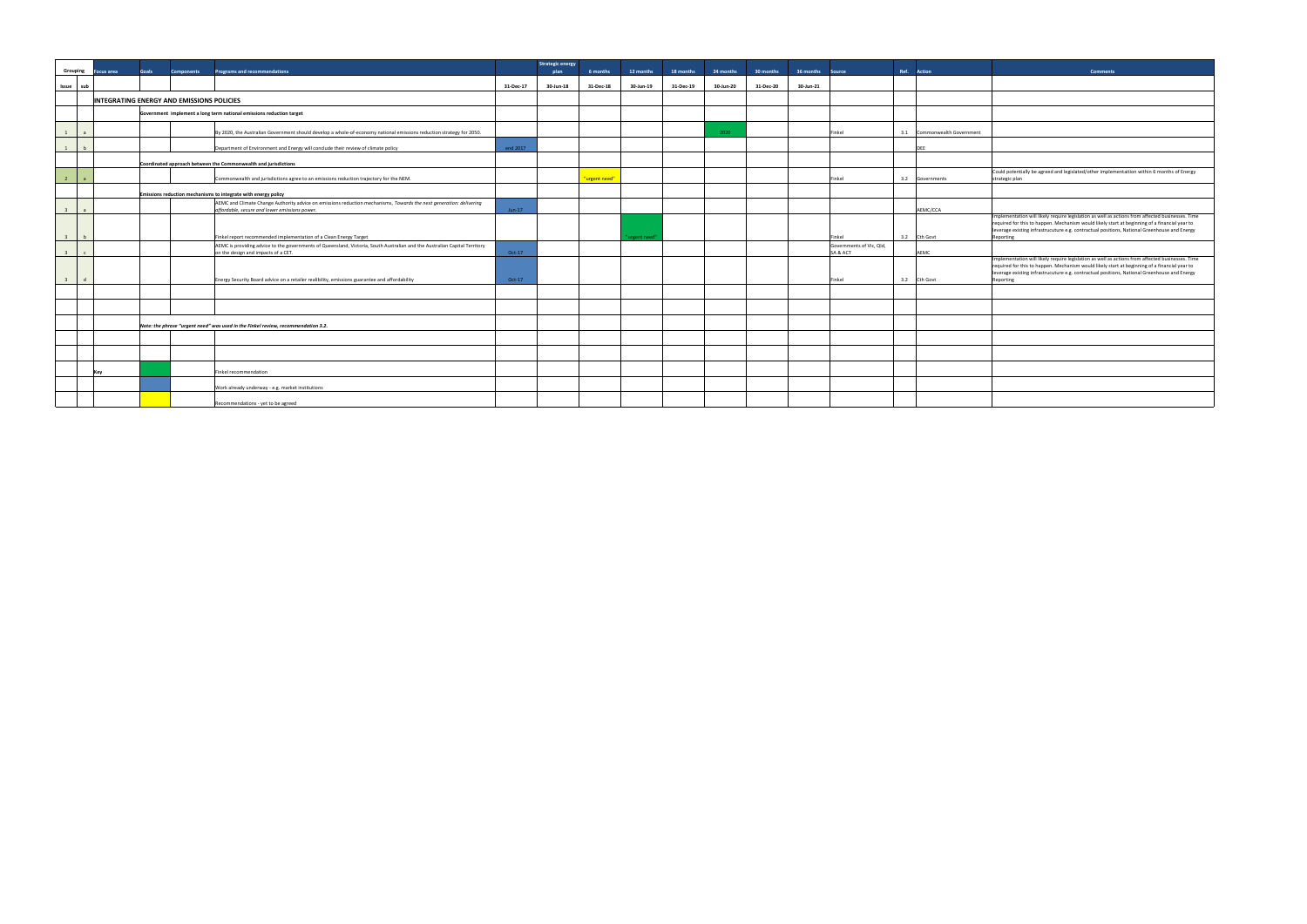|                         | Grouping       | ocus area       | Goals                    | <b>Components</b>                | <b>Programs and recommendations</b>                                                                                                                                                                                                                                                                      |                                                 | <b>Strategic energy</b><br>6 months | 12 months | 18 months                | 24 months | 30 months                       | 36 months | Source                   | Ref. Action     |                                                    | <b>Comment:</b> |
|-------------------------|----------------|-----------------|--------------------------|----------------------------------|----------------------------------------------------------------------------------------------------------------------------------------------------------------------------------------------------------------------------------------------------------------------------------------------------------|-------------------------------------------------|-------------------------------------|-----------|--------------------------|-----------|---------------------------------|-----------|--------------------------|-----------------|----------------------------------------------------|-----------------|
| Issue                   | sub            |                 |                          |                                  | 31-Dec-17                                                                                                                                                                                                                                                                                                | 30-Jun-18                                       | 31-Dec-18                           | 30-Jun-19 | 31-Dec-19                | 30-Jun-20 | 31-Dec-20                       | 30-Jun-21 |                          |                 |                                                    |                 |
|                         |                | <b>SECURITY</b> |                          |                                  |                                                                                                                                                                                                                                                                                                          |                                                 |                                     |           |                          |           |                                 |           |                          |                 |                                                    |                 |
|                         |                |                 | <b>Frequency control</b> |                                  |                                                                                                                                                                                                                                                                                                          |                                                 |                                     |           |                          |           |                                 |           |                          |                 |                                                    |                 |
|                         |                |                 |                          | Resist frequency changes         |                                                                                                                                                                                                                                                                                                          |                                                 |                                     |           |                          |           |                                 |           |                          |                 |                                                    |                 |
|                         | $\overline{a}$ |                 |                          |                                  | Final<br>Final determination to deliver minimum level of inertia and initial Fast Frequency Response (FFR)                                                                                                                                                                                               | ule commence<br><b>July 2018</b>                |                                     |           |                          |           |                                 |           | AEMC                     |                 |                                                    |                 |
| 1                       |                |                 |                          |                                  | letermination                                                                                                                                                                                                                                                                                            |                                                 |                                     |           |                          |           |                                 |           |                          |                 | AEMO, generators                                   |                 |
| 1                       | b              |                 |                          |                                  | 12-Sep-17<br>Final determination on generator system model guidelines                                                                                                                                                                                                                                    |                                                 |                                     |           |                          |           |                                 |           | AEMC, Finkel             | 2.1             | generators                                         |                 |
| 1                       | $\mathsf{C}$   |                 |                          |                                  | 19-Sep-17<br>Final determination on system strength<br>Mechanisms to deliver additional inertia that would result in economic benefits by allowing for the less constrained dispatch of generation in the                                                                                                |                                                 |                                     |           |                          |           |                                 |           | AEMC, Finkel             | 2.1             | AEMO, generators                                   |                 |
| 1                       | d              |                 |                          |                                  | 07-Nov-17<br>market. A draft rule change is being assessed.<br>Review of the frequency operating standard (FOS). First stage to address technical issues stemming from changes to the Emergency Frequency control<br>Nov 2017                                                                            | mid 2018                                        |                                     |           |                          |           |                                 |           | AEMC                     | AEMC            |                                                    |                 |
| 1                       |                |                 |                          |                                  | scheme. Second stage will consider FOS in a more fundamental manner.<br>stage 1                                                                                                                                                                                                                          | stage 2<br>Jan 2081                             |                                     |           |                          |           |                                 |           | <b>Reliability Panel</b> |                 | <b>Reliability Panel</b>                           |                 |
| $\mathbf{1}$            |                |                 |                          |                                  | Generator technical performance standards rule change: New generators to have active power control capability to provide fast frequency response<br>services (part of Future Power System Security program)                                                                                              | Draft report<br>Apr 2018<br><b>Final report</b> |                                     |           |                          |           |                                 |           | AEMC, Finkel             | 2.1             | AEMO, AEMC,<br>Generators                          |                 |
|                         |                |                 |                          |                                  | Energy security obligations. The AEMC should require transmission network service providers to provide a sufficient level of inertia for each region or<br>sub-region, including a portion that could be substituted by fast frequency response                                                          | mid 2018                                        |                                     |           |                          |           |                                 |           | Finkel                   | 2.1             | AEMC, Transmission<br>network service<br>providers |                 |
| 1                       | h              |                 |                          |                                  | Related to item 2a below, if there is a demonstrated benefit to having a market based mechanism for procuring fast frequency response                                                                                                                                                                    |                                                 | initiate rule<br>change             |           | late 2019<br>rule change |           |                                 |           |                          | AEMC            |                                                    |                 |
|                         |                |                 |                          | Better frequency control         |                                                                                                                                                                                                                                                                                                          |                                                 |                                     |           |                          |           |                                 |           |                          |                 |                                                    |                 |
| $\overline{2}$          |                |                 |                          |                                  | AEMC Frequency Control Frameworks Review, will consider faster response services for FCAS, and will complement AEMO's technical work to<br>31 Dec 2017<br>understand recent deterioration in frequency control performance.<br>draft report                                                              | 30 Jun 2018<br>Final report                     |                                     |           |                          |           |                                 |           | AEMC, Finkel             | 2.2 AEMC        |                                                    |                 |
| $\overline{2}$          |                |                 |                          |                                  | AEMC Frequency Control Frameworks Review will also consider whether there should be a requirement for synchronous generators to change their<br>31 Dec 2017<br>overnor settings to provide a more continuous control of frequency with a deadband similar to international jurisdictions<br>draft report | 30 Jun 2018<br><b>Final report</b>              |                                     |           |                          |           |                                 |           | AEMO, Finkel             | 2.3             | AEMO, AEMC                                         |                 |
|                         |                |                 |                          |                                  |                                                                                                                                                                                                                                                                                                          | Jan 2081<br><b>Draft report</b>                 |                                     |           |                          |           |                                 |           |                          |                 |                                                    |                 |
| $\overline{2}$          |                |                 |                          |                                  | Generator technical performance standards rule change (as per item 1f above): New generators to have active power control capability to provide fast<br>frequency response services (part of Future Power System Security program)                                                                       | Apr 2018<br><b>Final report</b>                 |                                     |           |                          |           |                                 |           | Finkel                   | 2.1             | AEMO, AEMC,<br>Generators                          |                 |
|                         |                |                 |                          |                                  | AEMO's Future Power System Security program to address operational challenges from changes in the generation mix.                                                                                                                                                                                        |                                                 |                                     |           |                          |           |                                 |           | AEMO                     | AEMO            |                                                    |                 |
|                         |                |                 |                          |                                  | AEMO's Ancillary Sevices Technical Advisory Group advising on issues related to ancillercial services (current and future), with immediate focus on<br>frequency performance.                                                                                                                            |                                                 |                                     |           |                          |           |                                 |           | AEMO                     | AEMO            |                                                    |                 |
|                         |                |                 | System strength          |                                  |                                                                                                                                                                                                                                                                                                          |                                                 |                                     |           |                          |           |                                 |           |                          |                 |                                                    |                 |
|                         |                |                 |                          | A stronger system                |                                                                                                                                                                                                                                                                                                          |                                                 |                                     |           |                          |           |                                 |           |                          |                 |                                                    |                 |
| $\overline{\mathbf{3}}$ | $\overline{a}$ |                 |                          |                                  | From the System Security Market Frameworks review draft rules on the management of power system fault levels allocating responsibility for<br>27-Jun-17<br>management of system fault levels to network service providers                                                                                |                                                 |                                     |           |                          |           |                                 |           | AEMC                     |                 | Industry, AEMO, AER                                |                 |
| $\overline{\mathbf{3}}$ | b              |                 |                          |                                  | performance of generators in contingency events, and active power control capabilities.<br>A comprehensive review of connections standards should occur every 3 years.                                                                                                                                   | mid 2018                                        |                                     |           |                          |           |                                 |           | Finkel                   | 2.1<br>AEMC     |                                                    |                 |
|                         |                |                 |                          | An adaptable and flexible system |                                                                                                                                                                                                                                                                                                          |                                                 |                                     |           |                          |           |                                 |           |                          |                 |                                                    |                 |
|                         |                |                 |                          |                                  |                                                                                                                                                                                                                                                                                                          |                                                 |                                     |           |                          |           |                                 |           |                          |                 |                                                    |                 |
|                         |                |                 |                          | Distributed energy resources     | AEMC's final report on the Distribution Market Model                                                                                                                                                                                                                                                     |                                                 |                                     |           |                          |           |                                 |           |                          |                 |                                                    |                 |
| $\overline{4}$          | $\overline{a}$ |                 |                          |                                  | 22-Aug-17                                                                                                                                                                                                                                                                                                |                                                 |                                     |           |                          |           |                                 |           |                          | AEMC            |                                                    |                 |
| 4                       | h              |                 |                          |                                  | Jan 2017<br>AEMO's Visibility of Distributed Energy Resources (part of Future Power System Security program)<br>AEMC to review the regulatory framework for power system security related to distributed energy resources participation (as part of Reliability                                          |                                                 |                                     |           |                          |           |                                 |           |                          | AEMO            |                                                    |                 |
| $\overline{4}$          | $\mathsf{c}$   |                 |                          |                                  | Frameworks Review)<br>COAG EC should develop a data collection framework/mechanism to provide static and real time data for all forms of DER (in addition to its project on                                                                                                                              | mid 2018                                        |                                     |           |                          |           |                                 |           | Finkel                   | 2.5<br>AEMC     |                                                    |                 |
| $-4$                    | e              |                 |                          |                                  | energy storage systems).<br>AEMC to report to COAG EC on proposed rule change to incentivise and orchestrate distributed energy resource participation in services such as                                                                                                                               | mid 2018                                        |                                     |           |                          |           |                                 |           | Finkel                   | COAG EC<br>2.6  |                                                    |                 |
| $\overline{4}$          |                |                 |                          |                                  | frequency and voltage control                                                                                                                                                                                                                                                                            |                                                 |                                     | mid 2019  |                          |           |                                 |           | Finkel                   | 2.5 AEMC        |                                                    |                 |
|                         |                |                 |                          | System resilience to threats     | AEMO ensure the black system restart plan for each NEM region identifies the roles of parties at each stage of the restoration process, and includes                                                                                                                                                     |                                                 |                                     |           |                          |           |                                 |           |                          |                 |                                                    |                 |
| 5                       | $\mathsf{a}$   |                 |                          |                                  | regular testing of black system start equipment and processes                                                                                                                                                                                                                                            | mid 2018                                        |                                     |           |                          |           |                                 |           | Finkel                   | 2.4 AEMO        |                                                    |                 |
| 5 <sup>5</sup>          | b              |                 |                          |                                  | AEMO to upgrade compliance testing and revised black start system plans<br>complete                                                                                                                                                                                                                      |                                                 |                                     |           |                          |           |                                 |           |                          | AEMO            |                                                    |                 |
| $5 -$                   | $\mathsf{c}$   |                 |                          |                                  | AEMO to update SRAS Guidelines for new standard<br>Nov 2017                                                                                                                                                                                                                                              |                                                 |                                     |           |                          |           |                                 |           |                          | AEMO            |                                                    |                 |
| 6 <sup>5</sup>          |                |                 |                          |                                  | Australian government to assess the NEM's resilience to human and environmental threats. The assessment should be updated every 3 years.                                                                                                                                                                 |                                                 |                                     | mid 2019  |                          |           |                                 |           | Finkel                   | 2.7             | Commonwealth<br>government                         |                 |
| 6 <sup>1</sup>          | $\mathbf b$    |                 |                          |                                  | vulnerabilities; stocktake of current procedures to deal with cyber incidents; assessment of AEMO's cyber security capabilities; update for participants<br>on how the test and assess cyber security.                                                                                                   |                                                 | end 2018<br>nitial report           |           |                          |           | <b>Jul 2020</b><br>final report |           | Finkel                   | 2.10<br>ESB     |                                                    |                 |
| 7                       | $\overline{a}$ |                 |                          |                                  | Develop a strategy to improve the integrity of energy infrastructure and the accuracy of supply and demand forecasting (in recognition of the increased<br>severity of extreme weather)                                                                                                                  |                                                 | end 2018                            |           |                          |           |                                 |           | Finkel                   | 2.11<br>COAG EC |                                                    |                 |
| 8                       | $\overline{a}$ |                 |                          |                                  | Develop a national assessment of the future workforce requirements for the electricity sector to ensure a properly skilled workforce is available                                                                                                                                                        |                                                 |                                     | mid 2019  |                          |           |                                 |           | Finkel                   | 2.12            | <b>COAG EC</b>                                     |                 |
| 9                       | $\alpha$       |                 |                          |                                  | AER to report on the findings and recommendations from its compliance investigations into signficant events in the wholesale market                                                                                                                                                                      |                                                 |                                     |           |                          |           |                                 |           | AER                      | AER             |                                                    |                 |
|                         |                |                 |                          |                                  |                                                                                                                                                                                                                                                                                                          |                                                 |                                     |           |                          |           |                                 |           |                          |                 |                                                    |                 |
|                         |                |                 |                          |                                  |                                                                                                                                                                                                                                                                                                          |                                                 |                                     |           |                          |           |                                 |           |                          |                 |                                                    |                 |
|                         |                |                 |                          |                                  |                                                                                                                                                                                                                                                                                                          |                                                 |                                     |           |                          |           |                                 |           |                          |                 |                                                    |                 |
|                         |                | Key             |                          |                                  | Finkel recommendation                                                                                                                                                                                                                                                                                    |                                                 |                                     |           |                          |           |                                 |           |                          |                 |                                                    |                 |
|                         |                |                 |                          |                                  | Work already underway - e.g. market institutions                                                                                                                                                                                                                                                         |                                                 |                                     |           |                          |           |                                 |           |                          |                 |                                                    |                 |
|                         |                |                 |                          |                                  | Recommendations - yet to be agreed                                                                                                                                                                                                                                                                       |                                                 |                                     |           |                          |           |                                 |           |                          |                 |                                                    |                 |

| Ref.    | <b>Action</b>                                      | <b>Comments</b> |
|---------|----------------------------------------------------|-----------------|
|         |                                                    |                 |
|         |                                                    |                 |
|         |                                                    |                 |
|         |                                                    |                 |
|         | AEMO, generators                                   |                 |
| $2.1\,$ | generators                                         |                 |
| 2.1     | AEMO, generators                                   |                 |
|         | AEMC                                               |                 |
|         | <b>Reliability Panel</b>                           |                 |
| 2.1     | AEMO, AEMC,<br>Generators                          |                 |
| 2.1     | AEMC, Transmission<br>network service<br>providers |                 |
|         | AEMC                                               |                 |
|         |                                                    |                 |
| 2.2     | AEMC                                               |                 |
| 2.3     | AEMO, AEMC                                         |                 |
| 2.1     | AEMO, AEMC,<br>Generators                          |                 |
|         | AEMO                                               |                 |
|         | AEMO                                               |                 |
|         |                                                    |                 |
|         |                                                    |                 |
|         | Industry, AEMO, AER                                |                 |
| $2.1\,$ | AEMC                                               |                 |
|         |                                                    |                 |
|         |                                                    |                 |
|         | AEMC                                               |                 |
|         | AEMO                                               |                 |
| 2.5     | AEMC                                               |                 |
| 2.6     | COAG EC                                            |                 |
| 2.5     | AEMC                                               |                 |
|         |                                                    |                 |
| 2.4     | AEMO                                               |                 |
|         | AEMO                                               |                 |
|         | AEMO<br>Commonwealth                               |                 |
| 2.7     | government                                         |                 |
| 2.10    | ESB                                                |                 |
| 2.11    | COAG EC                                            |                 |
| 2.12    | COAG EC                                            |                 |
|         | AER                                                |                 |
|         |                                                    |                 |
|         |                                                    |                 |
|         |                                                    |                 |
|         |                                                    |                 |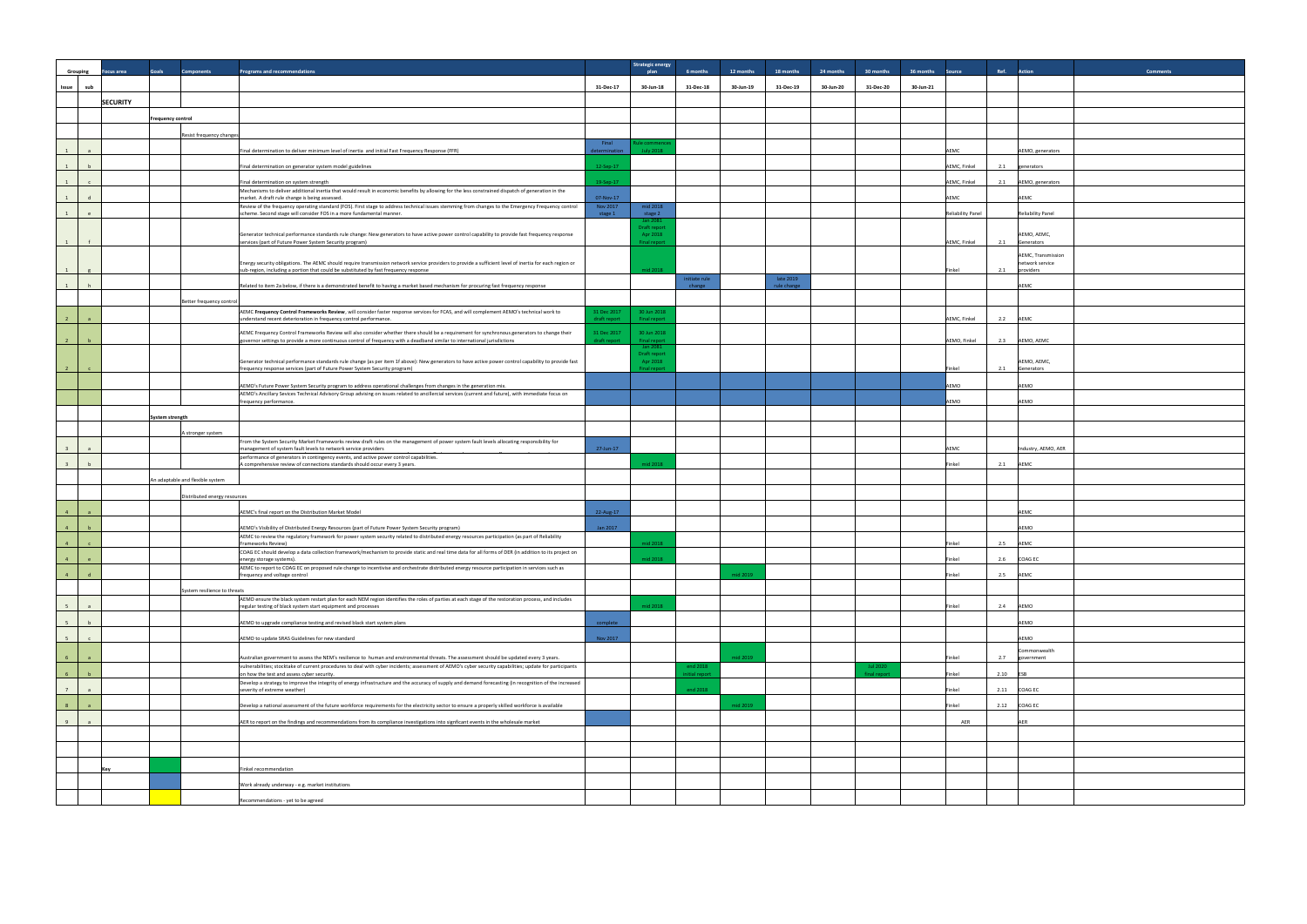|                           |                    |                                                                                                                                                                                                                                                                                              |                      | <b>Strategic energy</b>               |           |           |           |           |           |                            |                                |                                                                                     |
|---------------------------|--------------------|----------------------------------------------------------------------------------------------------------------------------------------------------------------------------------------------------------------------------------------------------------------------------------------------|----------------------|---------------------------------------|-----------|-----------|-----------|-----------|-----------|----------------------------|--------------------------------|-------------------------------------------------------------------------------------|
| Grouping Focus area Goals |                    | Programs and recommendations<br><b>Components</b>                                                                                                                                                                                                                                            |                      | plan                                  | 6 months  | 12 months | 18 months | 24 months | 30 months | 36 months<br><b>Source</b> | Ref. Action                    | <b>Comments</b>                                                                     |
| Issue<br>sub              |                    |                                                                                                                                                                                                                                                                                              | 31-Dec-17            | 30-Jun-18                             | 31-Dec-18 | 30-Jun-19 | 31-Dec-19 | 30-Jun-20 | 31-Dec-20 | 30-Jun-21                  |                                |                                                                                     |
|                           |                    |                                                                                                                                                                                                                                                                                              |                      |                                       |           |           |           |           |           |                            |                                |                                                                                     |
|                           | <b>RELIABILITY</b> |                                                                                                                                                                                                                                                                                              |                      |                                       |           |           |           |           |           |                            |                                |                                                                                     |
|                           |                    | Efficient market-based approach                                                                                                                                                                                                                                                              |                      |                                       |           |           |           |           |           |                            |                                |                                                                                     |
|                           |                    |                                                                                                                                                                                                                                                                                              |                      |                                       |           |           |           |           |           |                            |                                |                                                                                     |
|                           |                    | The Reliability Standard and Settings review occurs every four years. The 2018 review will consider the standard and settings to apply from<br>1 July 2020. The review will assess whether the current reliability framework is appropriate given the range of factors affecting reliability |                      |                                       |           |           |           |           |           | <b>NER</b>                 |                                |                                                                                     |
| 1<br>$\overline{a}$       |                    | including a changing generation mix and opportunities for demand side participation.                                                                                                                                                                                                         |                      | 30-Apr-18                             |           |           |           |           |           |                            | <b>Reliability Panel</b>       |                                                                                     |
|                           |                    | energy in the NEM to meet the reliability standard. The Review will assess existing and potentially new elements and mechanisms that                                                                                                                                                         | interim              | 30 Jun 2018                           |           |           |           |           |           |                            |                                |                                                                                     |
| $\overline{2}$            |                    | could address reliability in both the short- and long-term.<br>The Reliability Frameworks Review will address various Finkel review recommendations:                                                                                                                                         |                      | final                                 |           |           |           |           |           | AEMC                       | AEMC                           |                                                                                     |
|                           |                    | a. the suitability of a 'day-ahead' market to assist in maintaining system reliability.<br>b. the need for a Strategic Reserve as a safety net in exceptional circumstances as an enhancement or replacement of the Reliability and                                                          |                      | 1 Mar 2018                            |           |           |           |           |           |                            |                                |                                                                                     |
|                           |                    | Emergence Reserve Trader mechanism. AEMO to lodge any rule change request in relation to RERT in light of proof of concept work with                                                                                                                                                         |                      | rule change                           |           |           |           |           |           |                            |                                |                                                                                     |
|                           |                    | ARENA.                                                                                                                                                                                                                                                                                       | 31 Dec 2017          | lodged                                |           |           |           |           |           |                            |                                |                                                                                     |
|                           |                    | c. to develop and implement a Generator Reliability Obligation, including a forward looking regional reliability assessment, to ensure<br>adequate dispatchable capacity is present in each region.                                                                                          | interim              | 30 Jun 2018<br>final                  |           |           |           |           |           | Finkel                     | 3.3, 3.4 AEMO, AEMC            |                                                                                     |
|                           |                    | AEMO has provided advice to the Federal Energy Minister on the: the adequacy of current and forecast levels of dispatchable resources to                                                                                                                                                     |                      |                                       |           |           |           |           |           |                            |                                |                                                                                     |
|                           |                    | meet the reliability standard over the next 10 years, given forecast exit of base-load generation, options to deliver adequate levels of                                                                                                                                                     |                      |                                       |           |           |           |           |           |                            |                                |                                                                                     |
| $\overline{3}$            |                    | dispatchable power into the future, and mechanisms to stabliise wholesale electricity prices.                                                                                                                                                                                                | Sep 2017             |                                       |           |           |           |           |           | Cth Govt                   | AEMO                           |                                                                                     |
| $\overline{4}$            |                    | AEMO advice to ESCOSA on what technical capabilities should be imposed as licence conditions for generators connecting to the power<br>system in South Australia (part of Future Power System Security program)                                                                              | Mar 2017<br>Aug 2017 |                                       |           |           |           |           |           | ESCOSA                     | AEMO                           |                                                                                     |
|                           |                    |                                                                                                                                                                                                                                                                                              |                      |                                       |           |           |           |           |           |                            |                                |                                                                                     |
|                           |                    | nformation                                                                                                                                                                                                                                                                                   |                      |                                       |           |           |           |           |           |                            |                                |                                                                                     |
| 5 <sup>5</sup>            |                    | AEMO to publish its short term demand forecast methodology, FY2018 summer forecast, preparedness for FY2018 summer                                                                                                                                                                           | late 2017            |                                       |           |           |           |           |           | Finkel                     | 1.1 AEMO                       | Part of AEMO's summer readiness plan                                                |
|                           |                    |                                                                                                                                                                                                                                                                                              |                      |                                       |           |           |           |           |           |                            |                                |                                                                                     |
| 5 <sup>5</sup><br>h       |                    | AEMO's statement of opportunities, energy adequacy assessment projection, and projected assessments of system adequacy                                                                                                                                                                       | ongoing              |                                       | ongoing   |           | ongoing   |           | ongoing   | <b>NFR</b>                 | AEMO                           |                                                                                     |
| 5                         |                    | Generators to provide information to AEMO on their fuel resource adequacy and fuel supply contracts                                                                                                                                                                                          | late 2017            |                                       |           |           |           |           |           | AEMO                       | generators                     | Part of AEMO's summer readiness plan                                                |
|                           |                    |                                                                                                                                                                                                                                                                                              |                      |                                       |           |           |           |           |           |                            |                                |                                                                                     |
| 5                         |                    | AER to finalise framework for reporting on wholesale market performance, in particular monitoring effective competition                                                                                                                                                                      |                      |                                       |           |           |           |           |           |                            | <b>AER</b>                     |                                                                                     |
|                           |                    | AER to separately report to COAG Energy Council on the NSW electricity market for behaviour that may be detrimental to effective                                                                                                                                                             |                      |                                       |           |           |           |           |           |                            |                                |                                                                                     |
|                           |                    | competition and on the electricity market in Victoria and SA in light of Hazelwood power station's closure                                                                                                                                                                                   |                      |                                       |           |           |           |           |           | <b>COAG EC</b>             | <b>AER</b>                     |                                                                                     |
|                           |                    | AER to provide information to generators regarding compliance with their obligations so that market forecasts are as accurate as possible,                                                                                                                                                   |                      |                                       |           |           |           |           |           |                            |                                |                                                                                     |
| 5                         |                    | and if necessary, summer contingency plans can be activated with as much notice as possible                                                                                                                                                                                                  |                      |                                       |           |           |           |           |           |                            | AER, generators                |                                                                                     |
|                           |                    | Appropriate intervention mechanisms                                                                                                                                                                                                                                                          |                      |                                       |           |           |           |           |           |                            |                                |                                                                                     |
|                           |                    | The Reliability Frameworks Review will consider changes that are required to existing intervention mechanisms, including (as above) the the                                                                                                                                                  |                      |                                       |           |           |           |           |           |                            |                                |                                                                                     |
|                           |                    | need for a Strategic Reserve as a safety net in exceptional circumstances as an enhancement or replacement of the Reliability and<br>Emergence Reserve Trader mechanism.                                                                                                                     |                      | Report to COA<br><b>Inergy Counci</b> |           |           |           |           |           | Finkel.                    |                                |                                                                                     |
|                           |                    | AEMO considering the strategic reserve and the RERT as part of advice to Minister.                                                                                                                                                                                                           |                      | June 2018                             |           |           |           |           |           |                            | Energy Minister 3.4 AEMO, AEMC |                                                                                     |
|                           |                    | AEMO to have last resort power to procure or enter into commercial arrangements to have gas fired generators available to maintain                                                                                                                                                           | 1 Sept 2017          |                                       |           |           |           |           |           |                            |                                | Intent of the recommendation is to ensure<br>addressed through AEMO's Advice to Cth |
| 7<br>$\overline{a}$       |                    | reliability of electricity supply in emergency situations                                                                                                                                                                                                                                    | initial response     |                                       |           |           |           |           |           | Finkel                     | 4.2 AEMO                       | Capability (Sept 2017)                                                              |
|                           |                    |                                                                                                                                                                                                                                                                                              |                      |                                       |           |           |           |           |           |                            |                                |                                                                                     |
|                           |                    | Clear and transparent information signals<br>AEMO to publish an independent review of it's short term demand forecast methodology, FY2018 summer forecast, preparedness for                                                                                                                  |                      |                                       |           |           |           |           |           |                            |                                |                                                                                     |
|                           |                    | FY2018 summer                                                                                                                                                                                                                                                                                | late 2017            |                                       |           |           |           |           |           | Finkel                     | 1.1 AEMO                       |                                                                                     |
| 8                         |                    | AEMO's statement of opportunities, energy adequacy assessment projection, and projected assessments of system adequacy                                                                                                                                                                       |                      |                                       |           |           |           |           |           | <b>NER</b>                 | AEMO                           |                                                                                     |
|                           |                    |                                                                                                                                                                                                                                                                                              | ongoing              |                                       | ongoing   |           | ongoing   |           | ongoing   |                            |                                |                                                                                     |
|                           |                    | AEMO to require generators to provide information on their fuel resource adequacy and fuel supply contracts, to enable it to better assess<br>fuel availability. Data collection, risk assessment and required changes to procedures and guidelines.                                         |                      |                                       |           |           |           |           |           |                            |                                |                                                                                     |
|                           |                    | The AER will then implement targeted monitoring to ensure there is compliance with the provision.                                                                                                                                                                                            | late 2017            |                                       |           |           |           |           |           | Finkel                     | 4.1 AEMO, generators, AER      |                                                                                     |
|                           |                    | AEMO has recently submitted a rule change request to the AEMC to replace the current contingency-based definitions of lack of reserve                                                                                                                                                        | Oct 2017 draft       |                                       |           |           |           |           |           |                            |                                |                                                                                     |
|                           |                    | conditions with a system triggered by a wider range of risks than those presently allowed for in the definitions.                                                                                                                                                                            | 'Dec 2017 draft      |                                       |           |           |           |           |           | AEMO                       | AEMC                           |                                                                                     |
|                           |                    | The AEMC's Reliability Panel publishes information on the reliability outlook for the medium-term (generally 3 to 7 years), as part of its four                                                                                                                                              |                      |                                       |           |           |           |           |           |                            |                                |                                                                                     |
| 10                        |                    | year Review of the reliability standard and settings.                                                                                                                                                                                                                                        |                      | Apr 2018                              |           |           |           |           |           | <b>NER</b>                 | <b>Reliability Panel</b>       |                                                                                     |
| 11                        |                    | AER management of generator compliance and summer readiness                                                                                                                                                                                                                                  | summer readiness     |                                       |           |           |           |           |           |                            | <b>AER</b>                     |                                                                                     |
|                           |                    |                                                                                                                                                                                                                                                                                              |                      |                                       |           |           |           |           |           |                            |                                |                                                                                     |
|                           |                    |                                                                                                                                                                                                                                                                                              |                      |                                       |           |           |           |           |           |                            |                                |                                                                                     |
|                           |                    |                                                                                                                                                                                                                                                                                              |                      |                                       |           |           |           |           |           |                            |                                |                                                                                     |
|                           |                    |                                                                                                                                                                                                                                                                                              |                      |                                       |           |           |           |           |           |                            |                                |                                                                                     |
| Key                       |                    | Finkel recommendation                                                                                                                                                                                                                                                                        |                      |                                       |           |           |           |           |           |                            |                                |                                                                                     |
|                           |                    | Work already underway - e.g. market institutions                                                                                                                                                                                                                                             |                      |                                       |           |           |           |           |           |                            |                                |                                                                                     |
|                           |                    | Recommendations - yet to be agreed                                                                                                                                                                                                                                                           |                      |                                       |           |           |           |           |           |                            |                                |                                                                                     |
|                           |                    |                                                                                                                                                                                                                                                                                              |                      |                                       |           |           |           |           |           |                            |                                |                                                                                     |
|                           |                    |                                                                                                                                                                                                                                                                                              |                      |                                       |           |           |           |           |           |                            |                                |                                                                                     |

| Source                     | Ref.    | Action                   | <b>Comments</b>                                                                                                                             |
|----------------------------|---------|--------------------------|---------------------------------------------------------------------------------------------------------------------------------------------|
|                            |         |                          |                                                                                                                                             |
|                            |         |                          |                                                                                                                                             |
|                            |         |                          |                                                                                                                                             |
|                            |         |                          |                                                                                                                                             |
| NER                        |         | <b>Reliability Panel</b> |                                                                                                                                             |
|                            |         |                          |                                                                                                                                             |
| AEMC                       |         | AEMC                     |                                                                                                                                             |
|                            |         |                          |                                                                                                                                             |
|                            |         |                          |                                                                                                                                             |
| Finkel                     |         | 3.3, 3.4 AEMO, AEMC      |                                                                                                                                             |
|                            |         |                          |                                                                                                                                             |
| Cth Govt                   |         | AEMO                     |                                                                                                                                             |
| ESCOSA                     |         | AEMO                     |                                                                                                                                             |
|                            |         |                          |                                                                                                                                             |
| Finkel                     | $1.1\,$ | AEMO                     | Part of AEMO's summer readiness plan                                                                                                        |
| NER                        |         | AEMO                     |                                                                                                                                             |
| AEMO                       |         | generators               | Part of AEMO's summer readiness plan                                                                                                        |
|                            |         | AER                      |                                                                                                                                             |
|                            |         |                          |                                                                                                                                             |
| COAG EC                    |         | AER                      |                                                                                                                                             |
|                            |         | AER, generators          |                                                                                                                                             |
|                            |         |                          |                                                                                                                                             |
|                            |         |                          |                                                                                                                                             |
| Finkel,<br>Energy Minister | 3.4     | AEMO, AEMC               |                                                                                                                                             |
|                            |         |                          | Intent of the recommendation is to ensure reliability. This intent is partly<br>addressed through AEMO's Advice to Cth Govt on Dispatchable |
| Finkel                     | $4.2\,$ | AEMO                     | Capability (Sept 2017)                                                                                                                      |
|                            |         |                          |                                                                                                                                             |
| Finkel                     | $1.1\,$ | AEMO                     |                                                                                                                                             |
| NER                        |         | AEMO                     |                                                                                                                                             |
|                            |         |                          |                                                                                                                                             |
| Finkel                     | 4.1     | AEMO, generators, AER    |                                                                                                                                             |
| AEMO                       |         | AEMC                     |                                                                                                                                             |
| NER                        |         | <b>Reliability Panel</b> |                                                                                                                                             |
|                            |         | AER                      |                                                                                                                                             |
|                            |         |                          |                                                                                                                                             |
|                            |         |                          |                                                                                                                                             |
|                            |         |                          |                                                                                                                                             |
|                            |         |                          |                                                                                                                                             |
|                            |         |                          |                                                                                                                                             |
|                            |         |                          |                                                                                                                                             |
|                            |         |                          |                                                                                                                                             |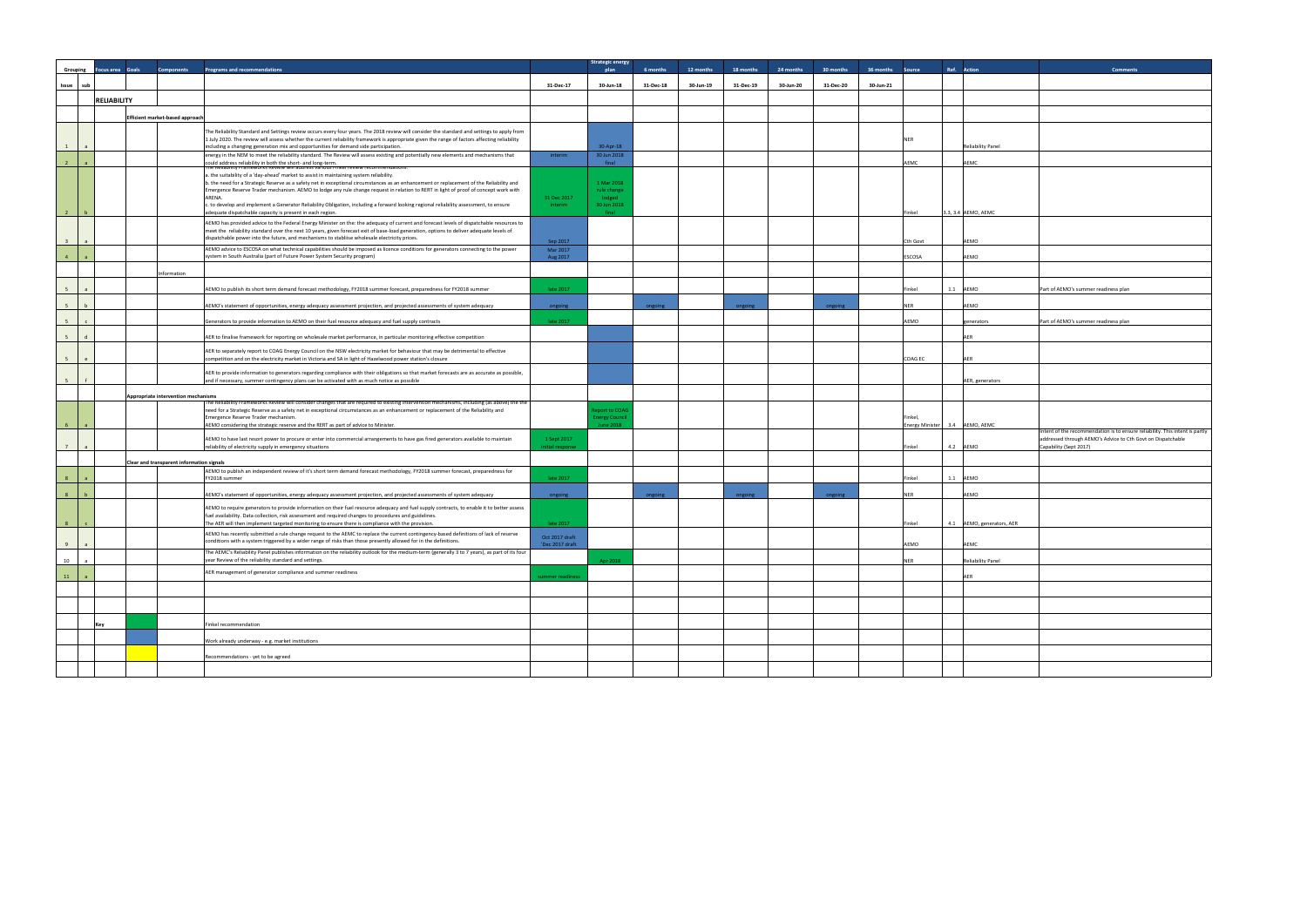|           | Ref.             | <b>Action</b>       | Comments |
|-----------|------------------|---------------------|----------|
|           |                  |                     |          |
|           |                  |                     |          |
|           |                  |                     |          |
|           |                  |                     |          |
|           |                  |                     |          |
|           |                  | Industry, AER       |          |
|           |                  | Industry            |          |
|           | 6.7              | COAG EC, AEMC       |          |
|           |                  |                     |          |
| on Review | $\boldsymbol{9}$ | Retailers, industry |          |
|           | $6.2\,$          | ESB with AER input  |          |
|           |                  |                     |          |
|           |                  |                     |          |
|           |                  | ACCC                |          |
|           |                  |                     |          |
|           |                  | AEMC                |          |
|           |                  |                     |          |
|           |                  |                     |          |
|           | $2.2\,$          | AEMC                |          |
|           |                  | Networks, AER       |          |
|           |                  |                     |          |
|           |                  |                     |          |
|           | $2.8\,$          | AEMC                |          |
|           | 2.9              | COAG EC             |          |
|           |                  |                     |          |
|           |                  |                     |          |
|           |                  |                     |          |
|           |                  |                     |          |
|           |                  |                     |          |

|                         |                          | <b>Goals</b>                | <b>Components</b>                                                  | <b>Programs and recommendations</b>                                                                                                                                                                                            |               | <b>Strategic energy</b><br>plan                                     | 6 months                          | 12 months | 18 months | 24 months | 30 months | 36 months Source |                                     | Ref. Action            | <b>Comments</b> |
|-------------------------|--------------------------|-----------------------------|--------------------------------------------------------------------|--------------------------------------------------------------------------------------------------------------------------------------------------------------------------------------------------------------------------------|---------------|---------------------------------------------------------------------|-----------------------------------|-----------|-----------|-----------|-----------|------------------|-------------------------------------|------------------------|-----------------|
|                         | Grouping Focus area      |                             |                                                                    |                                                                                                                                                                                                                                |               |                                                                     |                                   |           |           |           |           |                  |                                     |                        |                 |
| Issue sub               |                          |                             |                                                                    |                                                                                                                                                                                                                                | 31-Dec-17     | 30-Jun-18                                                           | 31-Dec-18                         | 30-Jun-19 | 31-Dec-19 | 30-Jun-20 | 31-Dec-20 | 30-Jun-21        |                                     |                        |                 |
|                         |                          |                             |                                                                    |                                                                                                                                                                                                                                |               |                                                                     |                                   |           |           |           |           |                  |                                     |                        |                 |
|                         | <b>EFFECTIVE MARKETS</b> |                             |                                                                    |                                                                                                                                                                                                                                |               |                                                                     |                                   |           |           |           |           |                  |                                     |                        |                 |
|                         |                          | <b>Market participation</b> |                                                                    |                                                                                                                                                                                                                                |               |                                                                     |                                   |           |           |           |           |                  |                                     |                        |                 |
|                         |                          |                             | Participation                                                      |                                                                                                                                                                                                                                |               |                                                                     |                                   |           |           |           |           |                  |                                     |                        |                 |
| 1                       |                          |                             |                                                                    | Introduction of metering competition (except Victoria).<br>AER to monitor compliance with new obligations and undertake education and awareness activities.                                                                    | $1-Dec-17$    |                                                                     |                                   |           |           |           |           | AEMC, AER        |                                     | Industry, AER          |                 |
| 1                       |                          |                             |                                                                    | AEMC analysis of Distribution Market Model, examining how distributed energy can be integrated into and participate in the NEM.                                                                                                | Aug 2017      |                                                                     |                                   |           |           |           |           | AEMC             |                                     | Industry               |                 |
| 2 <sup>7</sup>          |                          |                             |                                                                    | COAG EC to direct AEMC to recommend a mechanism that facilitates demand response in the wholesale market (including a draft rule change proposal<br>for consideration by the EC).                                              |               | mid 2018                                                            |                                   |           |           |           |           | Finkel           |                                     | 6.7 COAG EC, AEMC      |                 |
|                         |                          |                             |                                                                    | Information on market participation                                                                                                                                                                                            |               |                                                                     |                                   |           |           |           |           |                  |                                     |                        |                 |
| $\overline{\mathbf{3}}$ |                          |                             |                                                                    | Develop a credible survey on electricity trading hedging products. Absent industry action, the AEMC will consider whether electricity OTCs should<br>continue to be exempt from derivative trade reporting requirements.       |               |                                                                     |                                   |           |           |           |           |                  | AEMC 2017 Retail Competition Review | 9 Retailers, industry  |                 |
| $-4$                    |                          |                             |                                                                    | The Energy Security Board's annual Health of the NEM report should include information on the price and availability of long-term retail contracts for<br>commercial and industrials.                                          | end 2017      |                                                                     |                                   |           |           |           |           | Finkel           |                                     | 6.2 ESB with AER input |                 |
|                         |                          |                             | <b>Transparent and efficient prices</b>                            |                                                                                                                                                                                                                                |               |                                                                     |                                   |           |           |           |           |                  |                                     |                        |                 |
|                         |                          |                             | Market overview                                                    |                                                                                                                                                                                                                                |               |                                                                     |                                   |           |           |           |           |                  |                                     |                        |                 |
| 5                       |                          |                             |                                                                    | ACCC inquiry into retail electricity prices in the NEM. Scope of inquiry is broad and may examine issues associated with vertical integration and<br>wholesale market power.                                                   | draft Sept 17 | Final Jun 18                                                        |                                   |           |           |           |           | Cth Government   |                                     | ACCC                   |                 |
|                         |                          |                             | Specific initiatives                                               |                                                                                                                                                                                                                                |               |                                                                     |                                   |           |           |           |           |                  |                                     |                        |                 |
| 6 <sup>1</sup>          |                          |                             |                                                                    | Rule change on whether to align the wholesale electricity market settlement time period (currently 30 minutes) with the 5 minute dispatch period.                                                                              | Nov 2017      |                                                                     |                                   |           |           |           |           | Sun Metals       |                                     | AEMC                   |                 |
| -6                      |                          |                             |                                                                    | Potential creation of pricing mechanisms for the provision of inertia and fast frequency response                                                                                                                              |               | 30 Jun 2018<br>requency control<br>rameworks review<br>Final report | Sep 2018<br>intitiate rule change |           |           |           |           | AEMC, Finkel     |                                     | 2.2 AEMC               |                 |
| 6 <sup>6</sup>          |                          |                             |                                                                    |                                                                                                                                                                                                                                | 01-Dec-17     |                                                                     |                                   |           |           |           |           |                  |                                     | Networks, AER          |                 |
|                         |                          |                             |                                                                    | Implementation of cost-reflective network tariffs                                                                                                                                                                              |               |                                                                     |                                   |           |           |           |           |                  |                                     |                        |                 |
|                         |                          |                             | Market reforms to facilitate and adapt to change<br>Trial programs |                                                                                                                                                                                                                                |               |                                                                     |                                   |           |           |           |           |                  |                                     |                        |                 |
| $7^{\circ}$             |                          |                             |                                                                    | AEMC to review and update the regulatory framework to facilitate proof-of-concept testing of innovative approaches and technologies. AEMO/ARENA<br>to lodge rule change request if proof of concept trials identify a barrier. |               |                                                                     | 31-Dec-18                         |           |           |           |           | Finkel           |                                     | 2.8 AEMC               |                 |
| 7                       |                          |                             |                                                                    | A funding source for trials by AEMO and the Australian Renewable Energy Agency should be assured for the long term. First two projects have been<br>funded (August 2017)                                                       |               | Confirm funding in<br>FY18/19 Budget?                               |                                   |           |           |           |           | Finkel           |                                     | 2.9 COAG EC            |                 |
|                         |                          |                             |                                                                    |                                                                                                                                                                                                                                |               |                                                                     |                                   |           |           |           |           |                  |                                     |                        |                 |
|                         |                          |                             |                                                                    |                                                                                                                                                                                                                                |               |                                                                     |                                   |           |           |           |           |                  |                                     |                        |                 |
|                         |                          |                             |                                                                    | Finkel recommendation                                                                                                                                                                                                          |               |                                                                     |                                   |           |           |           |           |                  |                                     |                        |                 |
|                         |                          |                             |                                                                    | Work already underway - e.g. market institutions                                                                                                                                                                               |               |                                                                     |                                   |           |           |           |           |                  |                                     |                        |                 |
|                         |                          |                             |                                                                    | Recommendations - yet to be agreed                                                                                                                                                                                             |               |                                                                     |                                   |           |           |           |           |                  |                                     |                        |                 |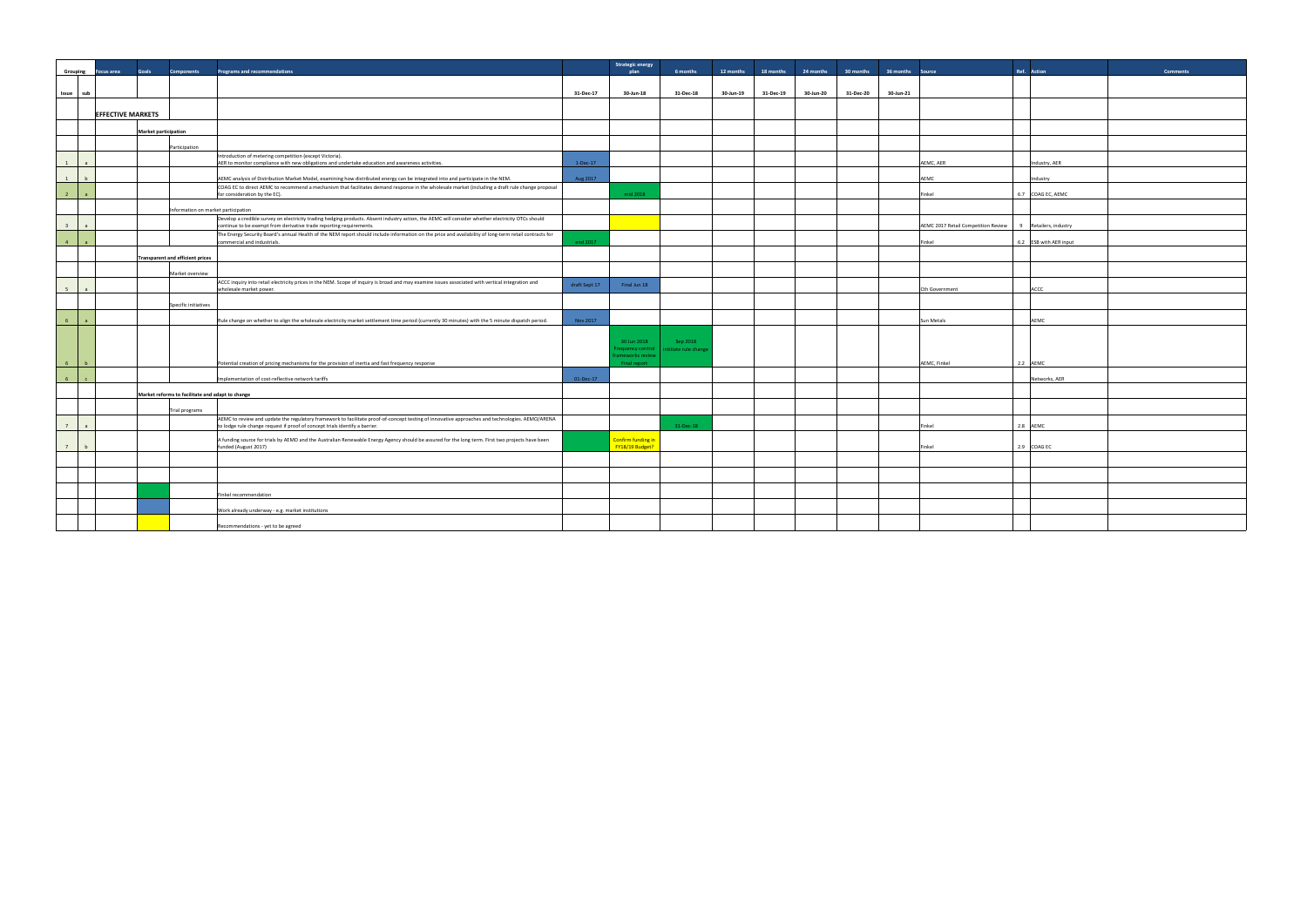| Grouping                         | <b>Focus area</b> Goals | <b>Components</b>                                                | <b>Programs and recommendations</b>                                                                                                                                                                                                                                                                                                                                                                                                                                                         |                                                           | <b>Strategic energy</b><br>plan | 6 months   | 12 months      | 18 months  | 24 months | 30 months  | 36 months Source |                      | Ref. Action      | <b>Comments</b>                                                                        |
|----------------------------------|-------------------------|------------------------------------------------------------------|---------------------------------------------------------------------------------------------------------------------------------------------------------------------------------------------------------------------------------------------------------------------------------------------------------------------------------------------------------------------------------------------------------------------------------------------------------------------------------------------|-----------------------------------------------------------|---------------------------------|------------|----------------|------------|-----------|------------|------------------|----------------------|------------------|----------------------------------------------------------------------------------------|
| Issue sub                        |                         |                                                                  |                                                                                                                                                                                                                                                                                                                                                                                                                                                                                             | 31-Dec-17                                                 | 30-Jun-18                       | 31-Dec-18  | 30-Jun-19      | 31-Dec-19  | 30-Jun-20 | 31-Dec-20  | 30-Jun-21        |                      |                  |                                                                                        |
|                                  | <b>NETWORKS</b>         |                                                                  |                                                                                                                                                                                                                                                                                                                                                                                                                                                                                             |                                                           |                                 |            |                |            |           |            |                  |                      |                  |                                                                                        |
|                                  |                         |                                                                  |                                                                                                                                                                                                                                                                                                                                                                                                                                                                                             |                                                           |                                 |            |                |            |           |            |                  |                      |                  |                                                                                        |
|                                  |                         | Efficient regulation of monopoly infrastructure                  |                                                                                                                                                                                                                                                                                                                                                                                                                                                                                             |                                                           |                                 |            |                |            |           |            |                  |                      |                  |                                                                                        |
|                                  |                         |                                                                  | Delineation of competitive and regulated services                                                                                                                                                                                                                                                                                                                                                                                                                                           |                                                           |                                 |            |                |            |           |            |                  |                      |                  |                                                                                        |
| 1<br>$\overline{a}$              |                         |                                                                  | Introduction of metering competition (except Victoria).                                                                                                                                                                                                                                                                                                                                                                                                                                     | $1-Dec-17$                                                |                                 |            |                |            |           |            |                  | AEMC                 | Industry         |                                                                                        |
| 1<br>h                           |                         |                                                                  | Distribution network service providers (DNSPs) implementing AER guidelines on ring-fencing and AER's role on compliance and waivers                                                                                                                                                                                                                                                                                                                                                         |                                                           | $Jan-18$                        |            |                |            |           |            |                  | AER                  | DNSPs, AER       |                                                                                        |
|                                  |                         |                                                                  | Transmission connections and planning arrangements rule change allows contestability for connection services while keeping the Transmission<br>network services provider (TNSP) responsible for network outcomes                                                                                                                                                                                                                                                                            | May 2017<br><b>Final report</b>                           | Jul 2018<br>commences           |            |                |            |           |            |                  | AEMC                 | <b>TNSPs</b>     |                                                                                        |
| 1                                |                         |                                                                  | Contestability of energy services, rule change request seeking to reinforce the principle that only natural monopoly services be regulated                                                                                                                                                                                                                                                                                                                                                  | Dec 2017<br>Final report                                  |                                 |            |                |            |           |            |                  | COAG EC, AEC         | AEMC             |                                                                                        |
| 1<br>e                           |                         |                                                                  | Off-grid electricity supply, rule change request. Proposed rule change to facilitate distributors using off-grid supply models to supply customers with<br>electricity, instead of maintaining or replacing the network assets through which customers were previously supplied. Under the proposal, the AER<br>would determine whether such supply is economically regulated or contestably provided.                                                                                      | 19-Dec-17                                                 |                                 |            |                |            |           |            |                  | <b>Western Power</b> | AEMC             |                                                                                        |
|                                  |                         | Economic regulation                                              |                                                                                                                                                                                                                                                                                                                                                                                                                                                                                             |                                                           |                                 |            |                |            |           |            |                  |                      |                  |                                                                                        |
| $\overline{2}$                   |                         |                                                                  | Electricity Network Economic Regulatory Frameworks Review, annual, ongoing<br>Ensure DNSPs financial incentives allow for distributed energy resources to contribute to the management of network constraints (e.g. through<br>demand side participation). Consider as part of the AEMC's annual Electricity network economic regulatory framework review                                                                                                                                   |                                                           |                                 | 1 Jul 2018 |                | 1 Jul 2019 |           | 1 Jul 2020 |                  | COAG                 | AEMC             |                                                                                        |
| $\overline{2}$                   |                         |                                                                  | COAG EC or AEMC financial modelling to test if there is a preference for capital investments in network assets over operational expenditure on<br>demand-side measures.                                                                                                                                                                                                                                                                                                                     |                                                           | mid 2018                        |            |                |            |           |            |                  | Finkel               | 6.8 AEMC         |                                                                                        |
| $\overline{2}$                   |                         |                                                                  | If modelling demonstrates bias, COAG EC should direct AEMC look at alternative models such as total expenditure approach.<br>AEMC/AER to progress after finalisation of contestability rule change.                                                                                                                                                                                                                                                                                         |                                                           |                                 |            | mid 2019       |            |           |            |                  | Finkel               | 6.8 AEMC         |                                                                                        |
| $\overline{\mathbf{3}}$          |                         |                                                                  | COAG EC commission a further review of the Regulatory Investment Test for Transmission to ensure the reforms implemented following the 2017<br>COAG EC review have been effective. A review of the Regulatory Investment Test for Distribution should occur at the same time.                                                                                                                                                                                                               |                                                           |                                 |            |                |            | mid 2020  |            |                  | Finkel               | 5.5 COAG EC, AER |                                                                                        |
| 4                                |                         |                                                                  | Legislation passed to abolish Limited Merits Review                                                                                                                                                                                                                                                                                                                                                                                                                                         | Oct 2017                                                  |                                 |            |                |            |           |            |                  | Cth Govt,<br>Finkel  | 5.4 COAG EC      |                                                                                        |
| $\overline{4}$                   |                         |                                                                  | ACCC examining network costs and asset values, and impact on price, as part of its Retail Electricity Pricing Inquiry.                                                                                                                                                                                                                                                                                                                                                                      |                                                           | 30-Jun-18                       |            |                |            |           |            |                  | Cth Govt             | ACCC             |                                                                                        |
|                                  |                         |                                                                  |                                                                                                                                                                                                                                                                                                                                                                                                                                                                                             |                                                           |                                 |            |                |            |           |            |                  |                      |                  |                                                                                        |
|                                  |                         |                                                                  |                                                                                                                                                                                                                                                                                                                                                                                                                                                                                             |                                                           |                                 |            |                |            |           |            |                  |                      |                  |                                                                                        |
|                                  |                         | Evolution of networks as efficient platforms for energy services |                                                                                                                                                                                                                                                                                                                                                                                                                                                                                             |                                                           |                                 |            |                |            |           |            |                  |                      |                  |                                                                                        |
| 5 <sup>5</sup><br>$\overline{a}$ |                         |                                                                  | Cost reflective network tariffs implemented.<br>Demand management incentive scheme and innovation allowance mechanism - incentives to use non-network options for demand management and                                                                                                                                                                                                                                                                                                     | 01-Dec-17                                                 |                                 |            |                |            |           |            |                  | AEMC                 | <b>DNSPs</b>     |                                                                                        |
| 5<br>h                           |                         | <b>Distribution</b>                                              | research and development to reduce long term network costs.                                                                                                                                                                                                                                                                                                                                                                                                                                 |                                                           |                                 |            |                |            |           |            |                  | AFR                  | AER. Networks    |                                                                                        |
| 6                                |                         |                                                                  | The AEMC's Distribution Market Model review examined how to efficiently integrate DER into the NEM. Findings and recommendations for<br>additional analysis have been proposed.                                                                                                                                                                                                                                                                                                             | 22-Aug-17                                                 |                                 |            |                |            |           |            |                  | AEMC                 | Industry         |                                                                                        |
|                                  |                         |                                                                  | AER to review and update the RIT-D/T application guidelines                                                                                                                                                                                                                                                                                                                                                                                                                                 |                                                           |                                 |            |                |            |           |            |                  | COAG EC              | AER              |                                                                                        |
|                                  |                         | Transmission                                                     |                                                                                                                                                                                                                                                                                                                                                                                                                                                                                             |                                                           |                                 |            |                |            |           |            |                  |                      |                  |                                                                                        |
|                                  |                         |                                                                  |                                                                                                                                                                                                                                                                                                                                                                                                                                                                                             | Aug 2017<br><b>Discussion</b><br>paper<br><b>Nov 2017</b> |                                 |            |                |            |           |            |                  |                      |                  |                                                                                        |
| 7 <sup>1</sup><br>$\overline{a}$ |                         |                                                                  | AEMC is reviewing whether generation and transmission investments are efficiently coordinated.                                                                                                                                                                                                                                                                                                                                                                                              |                                                           | ptions paper   mid 2018         |            |                |            |           |            |                  | OAG EC               | AEMO             |                                                                                        |
| 7<br>b                           |                         |                                                                  | AEMO to develop an integrated grid plan to facilitate the efficient development and connection of renewable energy zones across the NEM. Work to<br>be conducted in consultation with transmission network service providers (TNSPs) and stakeholders.                                                                                                                                                                                                                                      |                                                           | mid 2018                        |            |                |            |           |            |                  | Finkel               | 5.1 AEMO, TNSPs  |                                                                                        |
| 7<br>$\mathsf{C}$                |                         |                                                                  | AEMO, in consultation with TNSPs and consistent with the integrated grid plan should develop a list of priority projects in each region that<br>government could support if the required investment to enable the development of renewable energy zones does not occur.<br>The AEMC to develop a rigorous framework to evaluate the priority projects, including guidance for government on the circumstances in which it<br>may intervene to facilitate specific transmission investments. |                                                           |                                 |            | mid 2019       |            |           |            |                  | Finkel               | 5.2 AEMO, AEMC   |                                                                                        |
| $7^{\circ}$                      |                         |                                                                  |                                                                                                                                                                                                                                                                                                                                                                                                                                                                                             | Annual                                                    |                                 | Annual     |                | Annual     |           | Annual     |                  |                      |                  |                                                                                        |
|                                  |                         |                                                                  | National Transmission Network Development Plan                                                                                                                                                                                                                                                                                                                                                                                                                                              |                                                           |                                 |            | nitiation earl |            |           |            |                  |                      | AEMO             | Finkel report indicated that this recomm<br>18month to 3year outlook i.e. there is fle |
| 7                                |                         |                                                                  | COAG EC, in consultation with the ESB, to review how AEMO's role in national transmission planning can be enhanced                                                                                                                                                                                                                                                                                                                                                                          |                                                           |                                 |            | 2019?          |            |           |            |                  | Finkel               | 5.3 COAG EC, ESB | this action depending on priorities                                                    |
| 8                                |                         |                                                                  | AER to review and update the RIT-T/D application guidelines                                                                                                                                                                                                                                                                                                                                                                                                                                 |                                                           |                                 |            |                |            |           |            |                  | COAG EC              | AER              |                                                                                        |
|                                  |                         |                                                                  |                                                                                                                                                                                                                                                                                                                                                                                                                                                                                             |                                                           |                                 |            |                |            |           |            |                  |                      |                  |                                                                                        |
|                                  | Key                     |                                                                  | Finkel recommendation                                                                                                                                                                                                                                                                                                                                                                                                                                                                       |                                                           |                                 |            |                |            |           |            |                  |                      |                  |                                                                                        |
|                                  |                         |                                                                  |                                                                                                                                                                                                                                                                                                                                                                                                                                                                                             |                                                           |                                 |            |                |            |           |            |                  |                      |                  |                                                                                        |
|                                  |                         |                                                                  | Work already underway - e.g. market institutions                                                                                                                                                                                                                                                                                                                                                                                                                                            |                                                           |                                 |            |                |            |           |            |                  |                      |                  |                                                                                        |
|                                  |                         |                                                                  | Recommendations - yet to be agreed                                                                                                                                                                                                                                                                                                                                                                                                                                                          |                                                           |                                 |            |                |            |           |            |                  |                      |                  |                                                                                        |

|         | Ref.    | <b>Action</b> | <b>Comments</b>                                                                                                                           |
|---------|---------|---------------|-------------------------------------------------------------------------------------------------------------------------------------------|
|         |         |               |                                                                                                                                           |
|         |         |               |                                                                                                                                           |
|         |         |               |                                                                                                                                           |
|         |         |               |                                                                                                                                           |
|         |         | Industry      |                                                                                                                                           |
|         |         | DNSPs, AER    |                                                                                                                                           |
|         |         | TNSPs         |                                                                                                                                           |
| C, AEC  |         |               |                                                                                                                                           |
|         |         | AEMC          |                                                                                                                                           |
| Power ו |         | AEMC          |                                                                                                                                           |
|         |         |               |                                                                                                                                           |
|         |         |               |                                                                                                                                           |
|         |         | AEMC          |                                                                                                                                           |
|         | $6.8\,$ | AEMC          |                                                                                                                                           |
|         | $6.8\,$ | AEMC          |                                                                                                                                           |
|         | $5.5\,$ | COAG EC, AER  |                                                                                                                                           |
| t,      | 5.4     | COAG EC       |                                                                                                                                           |
| t       |         | ACCC          |                                                                                                                                           |
|         |         |               |                                                                                                                                           |
|         |         |               |                                                                                                                                           |
|         |         | DNSPs         |                                                                                                                                           |
|         |         | AER, Networks |                                                                                                                                           |
|         |         |               |                                                                                                                                           |
|         |         | Industry      |                                                                                                                                           |
| C.      |         | AER           |                                                                                                                                           |
|         |         |               |                                                                                                                                           |
|         |         |               |                                                                                                                                           |
|         |         |               |                                                                                                                                           |
| r       |         | <u>AEMC</u>   |                                                                                                                                           |
|         | $5.1\,$ | AEMO, TNSPs   |                                                                                                                                           |
|         |         |               |                                                                                                                                           |
|         | $5.2\,$ | AEMO, AEMC    |                                                                                                                                           |
|         |         | AEMO          |                                                                                                                                           |
|         |         |               | Finkel report indicated that this recommendation should be in the<br>18month to 3year outlook i.e. there is flexibility around sequencing |
|         | $5.3\,$ | COAG EC, ESB  | this action depending on priorities                                                                                                       |
| C       |         | ${\sf AER}$   |                                                                                                                                           |
|         |         |               |                                                                                                                                           |
|         |         |               |                                                                                                                                           |
|         |         |               |                                                                                                                                           |
|         |         |               |                                                                                                                                           |
|         |         |               |                                                                                                                                           |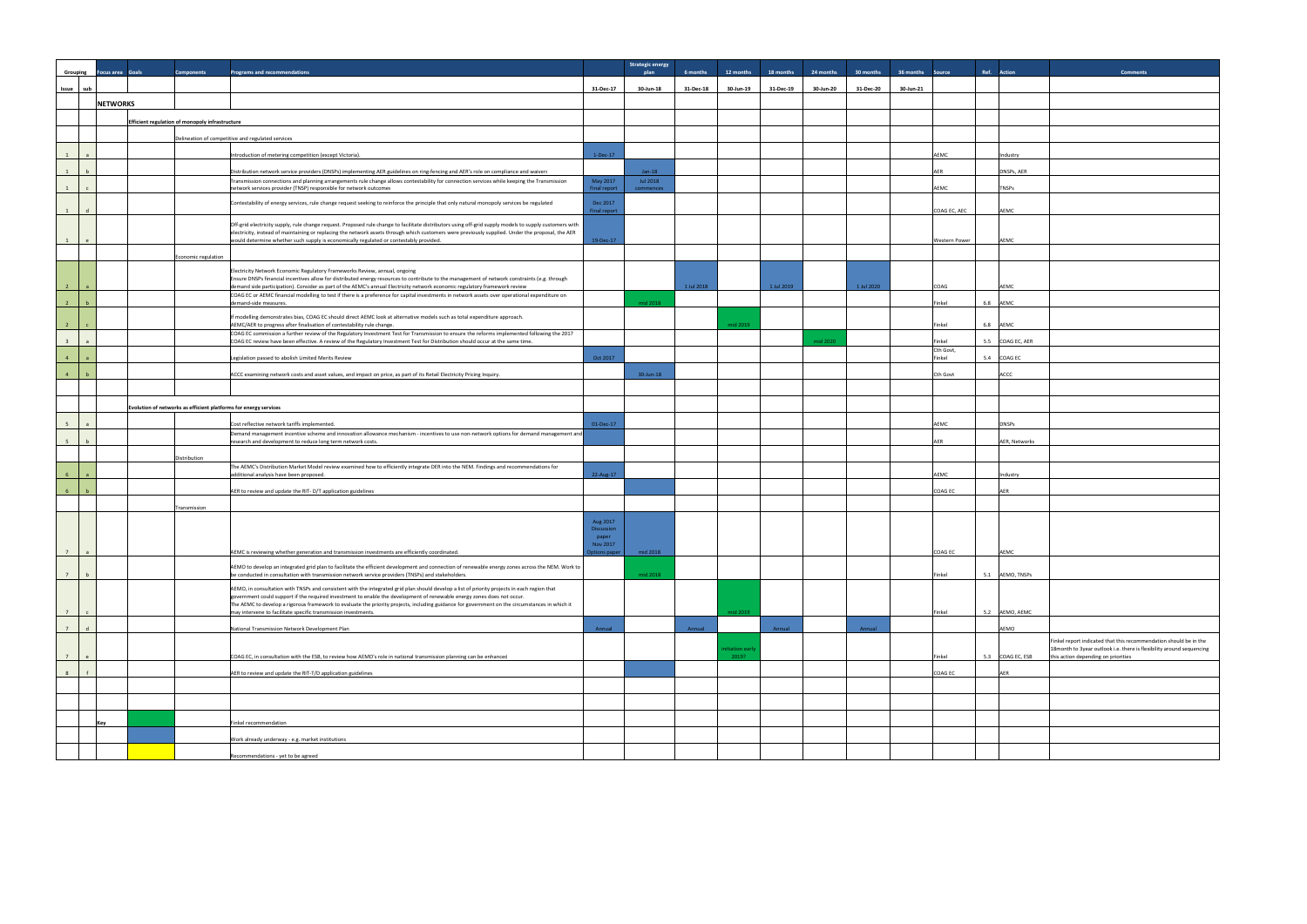| Ref. Action<br>Grouping<br>cus area<br><b>Goals</b><br><b>Components</b><br><b>Programs and recommendations</b><br>plan<br>6 months<br>12 months<br>18 months<br>24 months<br>30 months<br>36 months<br>Source<br>31-Dec-18<br>30-Jun-19<br>31-Dec-19<br>30-Jun-20<br>31-Dec-20<br>30-Jun-21<br>Issue sub<br>31-Dec-17<br>30-Jun-18<br>GAS<br>Access to efficiently priced gas<br>The Gas Supply Guarantee involves gas producers making gas available to meet peak demand periods in the NEM, including with AEMO<br>AEMO<br>Commonwealth<br>having the power to direct the market.<br>late 2017<br>Gas producers<br>Government<br>a. cost benefit study into the construction of gas pipelines from the Northern Territory and Western Australia<br>Commonwealth<br>GAP initiative is for 3 years<br>1<br>b. a bioregional assessment program to assess potential impacts on waterways and aquifers from unconventional gas projects<br>Cth Govt<br>$\overline{a}$<br>Government<br>Australian Domestic Gas Security Mechanism to deliver sufficient natural gas to meet the forecast requirements of the domestic market, Decision to invol<br>invoke<br>invoke<br>invoke<br>Commonwealth<br>2<br>including limiting LNG exports if required. Annual decision on whether to invoke the mechanism.<br>mechanism<br>mechanism<br>mechanism<br>mechanism<br>Cth Govt, Industry<br>Government<br>3 <sup>1</sup><br>COAG EC should make available relevant regulatory and scientific data on gas in an informative and easily accessible way<br>end 2017<br>Finkel<br>4.4 COAG EC<br>$\overline{a}$<br>Governments should adopt a case by case evidence based regime to assess individual gas projects, and landholders would receive fair<br>itiation earl<br>$4 -$<br>2019?<br>4.3 Governments<br>action depending on priorities<br>compensation<br>Finkel<br>a<br>Access to efficiently priced pipeline infrastructure<br>The Gas Market Reform Group (GMRG) developed an information and arbitration framework for non-scheme pipelines. The framework<br>5 <sup>5</sup><br>commenced in August 2017, the information provision requirements in the regime commence 1 February 2018.<br>01-Aug-17<br>01-Feb-18<br><b>GMRG</b><br>GMRG<br>$\overline{a}$<br>mid 2018<br>AEMC<br>5 <sup>7</sup><br>h<br>The AEMC is reviewing the economic regulation of covered pipelines.<br>COAG EC<br>The Senior Committee of Officials to report on regulatory options to strengthen pipeline regulation<br>end 2017<br>COAG EC<br>SCO<br>5 <sup>7</sup><br>$\mathbf{c}$<br><b>Market information</b><br>Market assessment<br>ACCC inquiry into the supply of and demand for wholesale gas in Australia, including focus on pricing, volumes, domestic availability<br>Reports every 6 months for next 3 years, commending in October 2017<br>Commonwealth<br>compared to export, the availability of goods or services that facilitate the supply of gas or gas transportation services.<br>ACCC<br>-6<br>Government<br>6 <sup>1</sup><br>Gas Bulletin Board improvements<br>h<br>Improvements to AEMO's Gas Bulletin Board being progressed in rule change processes:<br>ept 2017 for GP<br>1. information on planned asset retirements and capacity outlooks for gas powered generators<br>2. recommendations from GMRG, for e.g. to publish secondary pipeline trading capacity trades data<br>information<br>AEMC<br>7<br>$\overline{a}$<br><b>Cth Govt</b><br>announced<br>commitment o<br>2m for AEMO to<br>implement<br>Commonwealth<br>7<br>AEMO<br>AEMO to publish real time assessment of gas flows and market analysis to assist participants make operational decisions.<br>9 May 2017<br>government<br>Information<br>AEMO to require generators to provide information on their fuel resource adequacy and fuel supply contracts, to enable it to better<br>assess fuel availability<br>8 <sup>2</sup><br>Dec 2017<br>Finkel<br>4.1 generators<br>Document supply risks of each major generator by December 2017<br>AEMO<br>AEMO<br>8 <sup>2</sup><br><b>Complete</b><br>b<br>Dec 2017<br>AEMO<br>AEMO to make changes to procedures and guidelines to improve generator reporting of energy constraints<br>AEMO<br>8 <sup>2</sup><br>AER to implement targeted monitoring to ensure there is compliance with the provision<br>COAG EC<br>AER<br>8 <sup>2</sup><br>end 2017<br>4.4 COAG EC<br>9<br>COAG EC should make available relevant regulatory and scientific data on gas in an informative and easily accessible way<br>Finkel<br>a<br><b>Gas market reforms</b><br>AEMO reforms to Wallumbilla Gas Supply Hub to create a single trading zone completed in March 2017. This followed the introduction<br>10<br>a Gas Supply Hub at Moomba in June 2016.<br>East Coast Gas review<br>AEMO<br>Done<br>Victorian government reforms to improve the ability of participants to manage price and volume risks, is expected to lead to rule change<br>10<br>late 2017<br>AEMC<br>b<br>request to the AEMC<br>Victorian government<br>COAG EC is expected to require the AEMC to provide a biennial report to monitor the growth in liquidity in the wholesale gas and<br>mid 2018<br>pipeline capacity trading markets. This report is expected to inform any further reforms that are necessary.<br>11<br>AER will contribute to these reviews by regularly publishing quantitative liquidity metrics on its website.<br>first report<br>COAG EC<br>AEMC, AER<br>$\overline{a}$<br>end 2017<br><b>GMRG</b><br>AEMC<br>The GMRG is implementing measures to improve secondary trading of pipeline capacity, including standardising gas transportation<br>work complete<br>late 2018<br><b>COAG EC</b><br>12<br>contracts, designing a capacity auction mechanism, and developing a capacity trading platform.<br>COAG EC<br><b>Iementati</b><br>a,<br>Finkel recommendation<br>Kev<br>Work already underway - e.g. market institutions |  |  |  | <b>Strategic energy</b> |  |  |  |  |                                                                                                                                             |
|-----------------------------------------------------------------------------------------------------------------------------------------------------------------------------------------------------------------------------------------------------------------------------------------------------------------------------------------------------------------------------------------------------------------------------------------------------------------------------------------------------------------------------------------------------------------------------------------------------------------------------------------------------------------------------------------------------------------------------------------------------------------------------------------------------------------------------------------------------------------------------------------------------------------------------------------------------------------------------------------------------------------------------------------------------------------------------------------------------------------------------------------------------------------------------------------------------------------------------------------------------------------------------------------------------------------------------------------------------------------------------------------------------------------------------------------------------------------------------------------------------------------------------------------------------------------------------------------------------------------------------------------------------------------------------------------------------------------------------------------------------------------------------------------------------------------------------------------------------------------------------------------------------------------------------------------------------------------------------------------------------------------------------------------------------------------------------------------------------------------------------------------------------------------------------------------------------------------------------------------------------------------------------------------------------------------------------------------------------------------------------------------------------------------------------------------------------------------------------------------------------------------------------------------------------------------------------------------------------------------------------------------------------------------------------------------------------------------------------------------------------------------------------------------------------------------------------------------------------------------------------------------------------------------------------------------------------------------------------------------------------------------------------------------------------------------------------------------------------------------------------------------------------------------------------------------------------------------------------------------------------------------------------------------------------------------------------------------------------------------------------------------------------------------------------------------------------------------------------------------------------------------------------------------------------------------------------------------------------------------------------------------------------------------------------------------------------------------------------------------------------------------------------------------------------------------------------------------------------------------------------------------------------------------------------------------------------------------------------------------------------------------------------------------------------------------------------------------------------------------------------------------------------------------------------------------------------------------------------------------------------------------------------------------------------------------------------------------------------------------------------------------------------------------------------------------------------------------------------------------------------------------------------------------------------------------------------------------------------------------------------------------------------------------------------------------------------------------------------------------------------------------------------------------------------------------------------------------------------------------------------------------------------------------------------------------------------------------------------------------------------------------------------------------------------------------------------------------------------------------------------------------------------------------------------------------------------------------------------------------------------------------------------------------------------------------------------------------------------------------------------------------------------------------------------------------------------------------------------------------------------------------------------------------------------------------------------------------------------------------------------------------------------------------------------------------------------------------------------------------------------------------------------------------------------------------------------------------------------------------------------------------------------------------------------------------------|--|--|--|-------------------------|--|--|--|--|---------------------------------------------------------------------------------------------------------------------------------------------|
|                                                                                                                                                                                                                                                                                                                                                                                                                                                                                                                                                                                                                                                                                                                                                                                                                                                                                                                                                                                                                                                                                                                                                                                                                                                                                                                                                                                                                                                                                                                                                                                                                                                                                                                                                                                                                                                                                                                                                                                                                                                                                                                                                                                                                                                                                                                                                                                                                                                                                                                                                                                                                                                                                                                                                                                                                                                                                                                                                                                                                                                                                                                                                                                                                                                                                                                                                                                                                                                                                                                                                                                                                                                                                                                                                                                                                                                                                                                                                                                                                                                                                                                                                                                                                                                                                                                                                                                                                                                                                                                                                                                                                                                                                                                                                                                                                                                                                                                                                                                                                                                                                                                                                                                                                                                                                                                                                                                                                                                                                                                                                                                                                                                                                                                                                                                                                                                                                                                                               |  |  |  |                         |  |  |  |  |                                                                                                                                             |
|                                                                                                                                                                                                                                                                                                                                                                                                                                                                                                                                                                                                                                                                                                                                                                                                                                                                                                                                                                                                                                                                                                                                                                                                                                                                                                                                                                                                                                                                                                                                                                                                                                                                                                                                                                                                                                                                                                                                                                                                                                                                                                                                                                                                                                                                                                                                                                                                                                                                                                                                                                                                                                                                                                                                                                                                                                                                                                                                                                                                                                                                                                                                                                                                                                                                                                                                                                                                                                                                                                                                                                                                                                                                                                                                                                                                                                                                                                                                                                                                                                                                                                                                                                                                                                                                                                                                                                                                                                                                                                                                                                                                                                                                                                                                                                                                                                                                                                                                                                                                                                                                                                                                                                                                                                                                                                                                                                                                                                                                                                                                                                                                                                                                                                                                                                                                                                                                                                                                               |  |  |  |                         |  |  |  |  |                                                                                                                                             |
|                                                                                                                                                                                                                                                                                                                                                                                                                                                                                                                                                                                                                                                                                                                                                                                                                                                                                                                                                                                                                                                                                                                                                                                                                                                                                                                                                                                                                                                                                                                                                                                                                                                                                                                                                                                                                                                                                                                                                                                                                                                                                                                                                                                                                                                                                                                                                                                                                                                                                                                                                                                                                                                                                                                                                                                                                                                                                                                                                                                                                                                                                                                                                                                                                                                                                                                                                                                                                                                                                                                                                                                                                                                                                                                                                                                                                                                                                                                                                                                                                                                                                                                                                                                                                                                                                                                                                                                                                                                                                                                                                                                                                                                                                                                                                                                                                                                                                                                                                                                                                                                                                                                                                                                                                                                                                                                                                                                                                                                                                                                                                                                                                                                                                                                                                                                                                                                                                                                                               |  |  |  |                         |  |  |  |  |                                                                                                                                             |
|                                                                                                                                                                                                                                                                                                                                                                                                                                                                                                                                                                                                                                                                                                                                                                                                                                                                                                                                                                                                                                                                                                                                                                                                                                                                                                                                                                                                                                                                                                                                                                                                                                                                                                                                                                                                                                                                                                                                                                                                                                                                                                                                                                                                                                                                                                                                                                                                                                                                                                                                                                                                                                                                                                                                                                                                                                                                                                                                                                                                                                                                                                                                                                                                                                                                                                                                                                                                                                                                                                                                                                                                                                                                                                                                                                                                                                                                                                                                                                                                                                                                                                                                                                                                                                                                                                                                                                                                                                                                                                                                                                                                                                                                                                                                                                                                                                                                                                                                                                                                                                                                                                                                                                                                                                                                                                                                                                                                                                                                                                                                                                                                                                                                                                                                                                                                                                                                                                                                               |  |  |  |                         |  |  |  |  |                                                                                                                                             |
|                                                                                                                                                                                                                                                                                                                                                                                                                                                                                                                                                                                                                                                                                                                                                                                                                                                                                                                                                                                                                                                                                                                                                                                                                                                                                                                                                                                                                                                                                                                                                                                                                                                                                                                                                                                                                                                                                                                                                                                                                                                                                                                                                                                                                                                                                                                                                                                                                                                                                                                                                                                                                                                                                                                                                                                                                                                                                                                                                                                                                                                                                                                                                                                                                                                                                                                                                                                                                                                                                                                                                                                                                                                                                                                                                                                                                                                                                                                                                                                                                                                                                                                                                                                                                                                                                                                                                                                                                                                                                                                                                                                                                                                                                                                                                                                                                                                                                                                                                                                                                                                                                                                                                                                                                                                                                                                                                                                                                                                                                                                                                                                                                                                                                                                                                                                                                                                                                                                                               |  |  |  |                         |  |  |  |  |                                                                                                                                             |
|                                                                                                                                                                                                                                                                                                                                                                                                                                                                                                                                                                                                                                                                                                                                                                                                                                                                                                                                                                                                                                                                                                                                                                                                                                                                                                                                                                                                                                                                                                                                                                                                                                                                                                                                                                                                                                                                                                                                                                                                                                                                                                                                                                                                                                                                                                                                                                                                                                                                                                                                                                                                                                                                                                                                                                                                                                                                                                                                                                                                                                                                                                                                                                                                                                                                                                                                                                                                                                                                                                                                                                                                                                                                                                                                                                                                                                                                                                                                                                                                                                                                                                                                                                                                                                                                                                                                                                                                                                                                                                                                                                                                                                                                                                                                                                                                                                                                                                                                                                                                                                                                                                                                                                                                                                                                                                                                                                                                                                                                                                                                                                                                                                                                                                                                                                                                                                                                                                                                               |  |  |  |                         |  |  |  |  |                                                                                                                                             |
|                                                                                                                                                                                                                                                                                                                                                                                                                                                                                                                                                                                                                                                                                                                                                                                                                                                                                                                                                                                                                                                                                                                                                                                                                                                                                                                                                                                                                                                                                                                                                                                                                                                                                                                                                                                                                                                                                                                                                                                                                                                                                                                                                                                                                                                                                                                                                                                                                                                                                                                                                                                                                                                                                                                                                                                                                                                                                                                                                                                                                                                                                                                                                                                                                                                                                                                                                                                                                                                                                                                                                                                                                                                                                                                                                                                                                                                                                                                                                                                                                                                                                                                                                                                                                                                                                                                                                                                                                                                                                                                                                                                                                                                                                                                                                                                                                                                                                                                                                                                                                                                                                                                                                                                                                                                                                                                                                                                                                                                                                                                                                                                                                                                                                                                                                                                                                                                                                                                                               |  |  |  |                         |  |  |  |  |                                                                                                                                             |
|                                                                                                                                                                                                                                                                                                                                                                                                                                                                                                                                                                                                                                                                                                                                                                                                                                                                                                                                                                                                                                                                                                                                                                                                                                                                                                                                                                                                                                                                                                                                                                                                                                                                                                                                                                                                                                                                                                                                                                                                                                                                                                                                                                                                                                                                                                                                                                                                                                                                                                                                                                                                                                                                                                                                                                                                                                                                                                                                                                                                                                                                                                                                                                                                                                                                                                                                                                                                                                                                                                                                                                                                                                                                                                                                                                                                                                                                                                                                                                                                                                                                                                                                                                                                                                                                                                                                                                                                                                                                                                                                                                                                                                                                                                                                                                                                                                                                                                                                                                                                                                                                                                                                                                                                                                                                                                                                                                                                                                                                                                                                                                                                                                                                                                                                                                                                                                                                                                                                               |  |  |  |                         |  |  |  |  |                                                                                                                                             |
|                                                                                                                                                                                                                                                                                                                                                                                                                                                                                                                                                                                                                                                                                                                                                                                                                                                                                                                                                                                                                                                                                                                                                                                                                                                                                                                                                                                                                                                                                                                                                                                                                                                                                                                                                                                                                                                                                                                                                                                                                                                                                                                                                                                                                                                                                                                                                                                                                                                                                                                                                                                                                                                                                                                                                                                                                                                                                                                                                                                                                                                                                                                                                                                                                                                                                                                                                                                                                                                                                                                                                                                                                                                                                                                                                                                                                                                                                                                                                                                                                                                                                                                                                                                                                                                                                                                                                                                                                                                                                                                                                                                                                                                                                                                                                                                                                                                                                                                                                                                                                                                                                                                                                                                                                                                                                                                                                                                                                                                                                                                                                                                                                                                                                                                                                                                                                                                                                                                                               |  |  |  |                         |  |  |  |  |                                                                                                                                             |
|                                                                                                                                                                                                                                                                                                                                                                                                                                                                                                                                                                                                                                                                                                                                                                                                                                                                                                                                                                                                                                                                                                                                                                                                                                                                                                                                                                                                                                                                                                                                                                                                                                                                                                                                                                                                                                                                                                                                                                                                                                                                                                                                                                                                                                                                                                                                                                                                                                                                                                                                                                                                                                                                                                                                                                                                                                                                                                                                                                                                                                                                                                                                                                                                                                                                                                                                                                                                                                                                                                                                                                                                                                                                                                                                                                                                                                                                                                                                                                                                                                                                                                                                                                                                                                                                                                                                                                                                                                                                                                                                                                                                                                                                                                                                                                                                                                                                                                                                                                                                                                                                                                                                                                                                                                                                                                                                                                                                                                                                                                                                                                                                                                                                                                                                                                                                                                                                                                                                               |  |  |  |                         |  |  |  |  | Finkel report indicated that this recommendation should be in the                                                                           |
|                                                                                                                                                                                                                                                                                                                                                                                                                                                                                                                                                                                                                                                                                                                                                                                                                                                                                                                                                                                                                                                                                                                                                                                                                                                                                                                                                                                                                                                                                                                                                                                                                                                                                                                                                                                                                                                                                                                                                                                                                                                                                                                                                                                                                                                                                                                                                                                                                                                                                                                                                                                                                                                                                                                                                                                                                                                                                                                                                                                                                                                                                                                                                                                                                                                                                                                                                                                                                                                                                                                                                                                                                                                                                                                                                                                                                                                                                                                                                                                                                                                                                                                                                                                                                                                                                                                                                                                                                                                                                                                                                                                                                                                                                                                                                                                                                                                                                                                                                                                                                                                                                                                                                                                                                                                                                                                                                                                                                                                                                                                                                                                                                                                                                                                                                                                                                                                                                                                                               |  |  |  |                         |  |  |  |  | 18month to 3year outlook i.e. there is flexibility around sequencing this                                                                   |
|                                                                                                                                                                                                                                                                                                                                                                                                                                                                                                                                                                                                                                                                                                                                                                                                                                                                                                                                                                                                                                                                                                                                                                                                                                                                                                                                                                                                                                                                                                                                                                                                                                                                                                                                                                                                                                                                                                                                                                                                                                                                                                                                                                                                                                                                                                                                                                                                                                                                                                                                                                                                                                                                                                                                                                                                                                                                                                                                                                                                                                                                                                                                                                                                                                                                                                                                                                                                                                                                                                                                                                                                                                                                                                                                                                                                                                                                                                                                                                                                                                                                                                                                                                                                                                                                                                                                                                                                                                                                                                                                                                                                                                                                                                                                                                                                                                                                                                                                                                                                                                                                                                                                                                                                                                                                                                                                                                                                                                                                                                                                                                                                                                                                                                                                                                                                                                                                                                                                               |  |  |  |                         |  |  |  |  |                                                                                                                                             |
|                                                                                                                                                                                                                                                                                                                                                                                                                                                                                                                                                                                                                                                                                                                                                                                                                                                                                                                                                                                                                                                                                                                                                                                                                                                                                                                                                                                                                                                                                                                                                                                                                                                                                                                                                                                                                                                                                                                                                                                                                                                                                                                                                                                                                                                                                                                                                                                                                                                                                                                                                                                                                                                                                                                                                                                                                                                                                                                                                                                                                                                                                                                                                                                                                                                                                                                                                                                                                                                                                                                                                                                                                                                                                                                                                                                                                                                                                                                                                                                                                                                                                                                                                                                                                                                                                                                                                                                                                                                                                                                                                                                                                                                                                                                                                                                                                                                                                                                                                                                                                                                                                                                                                                                                                                                                                                                                                                                                                                                                                                                                                                                                                                                                                                                                                                                                                                                                                                                                               |  |  |  |                         |  |  |  |  |                                                                                                                                             |
|                                                                                                                                                                                                                                                                                                                                                                                                                                                                                                                                                                                                                                                                                                                                                                                                                                                                                                                                                                                                                                                                                                                                                                                                                                                                                                                                                                                                                                                                                                                                                                                                                                                                                                                                                                                                                                                                                                                                                                                                                                                                                                                                                                                                                                                                                                                                                                                                                                                                                                                                                                                                                                                                                                                                                                                                                                                                                                                                                                                                                                                                                                                                                                                                                                                                                                                                                                                                                                                                                                                                                                                                                                                                                                                                                                                                                                                                                                                                                                                                                                                                                                                                                                                                                                                                                                                                                                                                                                                                                                                                                                                                                                                                                                                                                                                                                                                                                                                                                                                                                                                                                                                                                                                                                                                                                                                                                                                                                                                                                                                                                                                                                                                                                                                                                                                                                                                                                                                                               |  |  |  |                         |  |  |  |  |                                                                                                                                             |
|                                                                                                                                                                                                                                                                                                                                                                                                                                                                                                                                                                                                                                                                                                                                                                                                                                                                                                                                                                                                                                                                                                                                                                                                                                                                                                                                                                                                                                                                                                                                                                                                                                                                                                                                                                                                                                                                                                                                                                                                                                                                                                                                                                                                                                                                                                                                                                                                                                                                                                                                                                                                                                                                                                                                                                                                                                                                                                                                                                                                                                                                                                                                                                                                                                                                                                                                                                                                                                                                                                                                                                                                                                                                                                                                                                                                                                                                                                                                                                                                                                                                                                                                                                                                                                                                                                                                                                                                                                                                                                                                                                                                                                                                                                                                                                                                                                                                                                                                                                                                                                                                                                                                                                                                                                                                                                                                                                                                                                                                                                                                                                                                                                                                                                                                                                                                                                                                                                                                               |  |  |  |                         |  |  |  |  |                                                                                                                                             |
|                                                                                                                                                                                                                                                                                                                                                                                                                                                                                                                                                                                                                                                                                                                                                                                                                                                                                                                                                                                                                                                                                                                                                                                                                                                                                                                                                                                                                                                                                                                                                                                                                                                                                                                                                                                                                                                                                                                                                                                                                                                                                                                                                                                                                                                                                                                                                                                                                                                                                                                                                                                                                                                                                                                                                                                                                                                                                                                                                                                                                                                                                                                                                                                                                                                                                                                                                                                                                                                                                                                                                                                                                                                                                                                                                                                                                                                                                                                                                                                                                                                                                                                                                                                                                                                                                                                                                                                                                                                                                                                                                                                                                                                                                                                                                                                                                                                                                                                                                                                                                                                                                                                                                                                                                                                                                                                                                                                                                                                                                                                                                                                                                                                                                                                                                                                                                                                                                                                                               |  |  |  |                         |  |  |  |  |                                                                                                                                             |
|                                                                                                                                                                                                                                                                                                                                                                                                                                                                                                                                                                                                                                                                                                                                                                                                                                                                                                                                                                                                                                                                                                                                                                                                                                                                                                                                                                                                                                                                                                                                                                                                                                                                                                                                                                                                                                                                                                                                                                                                                                                                                                                                                                                                                                                                                                                                                                                                                                                                                                                                                                                                                                                                                                                                                                                                                                                                                                                                                                                                                                                                                                                                                                                                                                                                                                                                                                                                                                                                                                                                                                                                                                                                                                                                                                                                                                                                                                                                                                                                                                                                                                                                                                                                                                                                                                                                                                                                                                                                                                                                                                                                                                                                                                                                                                                                                                                                                                                                                                                                                                                                                                                                                                                                                                                                                                                                                                                                                                                                                                                                                                                                                                                                                                                                                                                                                                                                                                                                               |  |  |  |                         |  |  |  |  |                                                                                                                                             |
|                                                                                                                                                                                                                                                                                                                                                                                                                                                                                                                                                                                                                                                                                                                                                                                                                                                                                                                                                                                                                                                                                                                                                                                                                                                                                                                                                                                                                                                                                                                                                                                                                                                                                                                                                                                                                                                                                                                                                                                                                                                                                                                                                                                                                                                                                                                                                                                                                                                                                                                                                                                                                                                                                                                                                                                                                                                                                                                                                                                                                                                                                                                                                                                                                                                                                                                                                                                                                                                                                                                                                                                                                                                                                                                                                                                                                                                                                                                                                                                                                                                                                                                                                                                                                                                                                                                                                                                                                                                                                                                                                                                                                                                                                                                                                                                                                                                                                                                                                                                                                                                                                                                                                                                                                                                                                                                                                                                                                                                                                                                                                                                                                                                                                                                                                                                                                                                                                                                                               |  |  |  |                         |  |  |  |  |                                                                                                                                             |
|                                                                                                                                                                                                                                                                                                                                                                                                                                                                                                                                                                                                                                                                                                                                                                                                                                                                                                                                                                                                                                                                                                                                                                                                                                                                                                                                                                                                                                                                                                                                                                                                                                                                                                                                                                                                                                                                                                                                                                                                                                                                                                                                                                                                                                                                                                                                                                                                                                                                                                                                                                                                                                                                                                                                                                                                                                                                                                                                                                                                                                                                                                                                                                                                                                                                                                                                                                                                                                                                                                                                                                                                                                                                                                                                                                                                                                                                                                                                                                                                                                                                                                                                                                                                                                                                                                                                                                                                                                                                                                                                                                                                                                                                                                                                                                                                                                                                                                                                                                                                                                                                                                                                                                                                                                                                                                                                                                                                                                                                                                                                                                                                                                                                                                                                                                                                                                                                                                                                               |  |  |  |                         |  |  |  |  |                                                                                                                                             |
|                                                                                                                                                                                                                                                                                                                                                                                                                                                                                                                                                                                                                                                                                                                                                                                                                                                                                                                                                                                                                                                                                                                                                                                                                                                                                                                                                                                                                                                                                                                                                                                                                                                                                                                                                                                                                                                                                                                                                                                                                                                                                                                                                                                                                                                                                                                                                                                                                                                                                                                                                                                                                                                                                                                                                                                                                                                                                                                                                                                                                                                                                                                                                                                                                                                                                                                                                                                                                                                                                                                                                                                                                                                                                                                                                                                                                                                                                                                                                                                                                                                                                                                                                                                                                                                                                                                                                                                                                                                                                                                                                                                                                                                                                                                                                                                                                                                                                                                                                                                                                                                                                                                                                                                                                                                                                                                                                                                                                                                                                                                                                                                                                                                                                                                                                                                                                                                                                                                                               |  |  |  |                         |  |  |  |  |                                                                                                                                             |
|                                                                                                                                                                                                                                                                                                                                                                                                                                                                                                                                                                                                                                                                                                                                                                                                                                                                                                                                                                                                                                                                                                                                                                                                                                                                                                                                                                                                                                                                                                                                                                                                                                                                                                                                                                                                                                                                                                                                                                                                                                                                                                                                                                                                                                                                                                                                                                                                                                                                                                                                                                                                                                                                                                                                                                                                                                                                                                                                                                                                                                                                                                                                                                                                                                                                                                                                                                                                                                                                                                                                                                                                                                                                                                                                                                                                                                                                                                                                                                                                                                                                                                                                                                                                                                                                                                                                                                                                                                                                                                                                                                                                                                                                                                                                                                                                                                                                                                                                                                                                                                                                                                                                                                                                                                                                                                                                                                                                                                                                                                                                                                                                                                                                                                                                                                                                                                                                                                                                               |  |  |  |                         |  |  |  |  |                                                                                                                                             |
|                                                                                                                                                                                                                                                                                                                                                                                                                                                                                                                                                                                                                                                                                                                                                                                                                                                                                                                                                                                                                                                                                                                                                                                                                                                                                                                                                                                                                                                                                                                                                                                                                                                                                                                                                                                                                                                                                                                                                                                                                                                                                                                                                                                                                                                                                                                                                                                                                                                                                                                                                                                                                                                                                                                                                                                                                                                                                                                                                                                                                                                                                                                                                                                                                                                                                                                                                                                                                                                                                                                                                                                                                                                                                                                                                                                                                                                                                                                                                                                                                                                                                                                                                                                                                                                                                                                                                                                                                                                                                                                                                                                                                                                                                                                                                                                                                                                                                                                                                                                                                                                                                                                                                                                                                                                                                                                                                                                                                                                                                                                                                                                                                                                                                                                                                                                                                                                                                                                                               |  |  |  |                         |  |  |  |  |                                                                                                                                             |
|                                                                                                                                                                                                                                                                                                                                                                                                                                                                                                                                                                                                                                                                                                                                                                                                                                                                                                                                                                                                                                                                                                                                                                                                                                                                                                                                                                                                                                                                                                                                                                                                                                                                                                                                                                                                                                                                                                                                                                                                                                                                                                                                                                                                                                                                                                                                                                                                                                                                                                                                                                                                                                                                                                                                                                                                                                                                                                                                                                                                                                                                                                                                                                                                                                                                                                                                                                                                                                                                                                                                                                                                                                                                                                                                                                                                                                                                                                                                                                                                                                                                                                                                                                                                                                                                                                                                                                                                                                                                                                                                                                                                                                                                                                                                                                                                                                                                                                                                                                                                                                                                                                                                                                                                                                                                                                                                                                                                                                                                                                                                                                                                                                                                                                                                                                                                                                                                                                                                               |  |  |  |                         |  |  |  |  |                                                                                                                                             |
|                                                                                                                                                                                                                                                                                                                                                                                                                                                                                                                                                                                                                                                                                                                                                                                                                                                                                                                                                                                                                                                                                                                                                                                                                                                                                                                                                                                                                                                                                                                                                                                                                                                                                                                                                                                                                                                                                                                                                                                                                                                                                                                                                                                                                                                                                                                                                                                                                                                                                                                                                                                                                                                                                                                                                                                                                                                                                                                                                                                                                                                                                                                                                                                                                                                                                                                                                                                                                                                                                                                                                                                                                                                                                                                                                                                                                                                                                                                                                                                                                                                                                                                                                                                                                                                                                                                                                                                                                                                                                                                                                                                                                                                                                                                                                                                                                                                                                                                                                                                                                                                                                                                                                                                                                                                                                                                                                                                                                                                                                                                                                                                                                                                                                                                                                                                                                                                                                                                                               |  |  |  |                         |  |  |  |  |                                                                                                                                             |
|                                                                                                                                                                                                                                                                                                                                                                                                                                                                                                                                                                                                                                                                                                                                                                                                                                                                                                                                                                                                                                                                                                                                                                                                                                                                                                                                                                                                                                                                                                                                                                                                                                                                                                                                                                                                                                                                                                                                                                                                                                                                                                                                                                                                                                                                                                                                                                                                                                                                                                                                                                                                                                                                                                                                                                                                                                                                                                                                                                                                                                                                                                                                                                                                                                                                                                                                                                                                                                                                                                                                                                                                                                                                                                                                                                                                                                                                                                                                                                                                                                                                                                                                                                                                                                                                                                                                                                                                                                                                                                                                                                                                                                                                                                                                                                                                                                                                                                                                                                                                                                                                                                                                                                                                                                                                                                                                                                                                                                                                                                                                                                                                                                                                                                                                                                                                                                                                                                                                               |  |  |  |                         |  |  |  |  | "The Government has also committed \$2.0 million to the Australian                                                                          |
|                                                                                                                                                                                                                                                                                                                                                                                                                                                                                                                                                                                                                                                                                                                                                                                                                                                                                                                                                                                                                                                                                                                                                                                                                                                                                                                                                                                                                                                                                                                                                                                                                                                                                                                                                                                                                                                                                                                                                                                                                                                                                                                                                                                                                                                                                                                                                                                                                                                                                                                                                                                                                                                                                                                                                                                                                                                                                                                                                                                                                                                                                                                                                                                                                                                                                                                                                                                                                                                                                                                                                                                                                                                                                                                                                                                                                                                                                                                                                                                                                                                                                                                                                                                                                                                                                                                                                                                                                                                                                                                                                                                                                                                                                                                                                                                                                                                                                                                                                                                                                                                                                                                                                                                                                                                                                                                                                                                                                                                                                                                                                                                                                                                                                                                                                                                                                                                                                                                                               |  |  |  |                         |  |  |  |  | Energy Market Operator to improve publication of real time assessment<br>of gas flows and market analysis, to make it easier for the market |
|                                                                                                                                                                                                                                                                                                                                                                                                                                                                                                                                                                                                                                                                                                                                                                                                                                                                                                                                                                                                                                                                                                                                                                                                                                                                                                                                                                                                                                                                                                                                                                                                                                                                                                                                                                                                                                                                                                                                                                                                                                                                                                                                                                                                                                                                                                                                                                                                                                                                                                                                                                                                                                                                                                                                                                                                                                                                                                                                                                                                                                                                                                                                                                                                                                                                                                                                                                                                                                                                                                                                                                                                                                                                                                                                                                                                                                                                                                                                                                                                                                                                                                                                                                                                                                                                                                                                                                                                                                                                                                                                                                                                                                                                                                                                                                                                                                                                                                                                                                                                                                                                                                                                                                                                                                                                                                                                                                                                                                                                                                                                                                                                                                                                                                                                                                                                                                                                                                                                               |  |  |  |                         |  |  |  |  | operator, businesses and investors to make informed decisions about gas                                                                     |
|                                                                                                                                                                                                                                                                                                                                                                                                                                                                                                                                                                                                                                                                                                                                                                                                                                                                                                                                                                                                                                                                                                                                                                                                                                                                                                                                                                                                                                                                                                                                                                                                                                                                                                                                                                                                                                                                                                                                                                                                                                                                                                                                                                                                                                                                                                                                                                                                                                                                                                                                                                                                                                                                                                                                                                                                                                                                                                                                                                                                                                                                                                                                                                                                                                                                                                                                                                                                                                                                                                                                                                                                                                                                                                                                                                                                                                                                                                                                                                                                                                                                                                                                                                                                                                                                                                                                                                                                                                                                                                                                                                                                                                                                                                                                                                                                                                                                                                                                                                                                                                                                                                                                                                                                                                                                                                                                                                                                                                                                                                                                                                                                                                                                                                                                                                                                                                                                                                                                               |  |  |  |                         |  |  |  |  | market operations." - Frydenberg media release, 9 May 2017                                                                                  |
|                                                                                                                                                                                                                                                                                                                                                                                                                                                                                                                                                                                                                                                                                                                                                                                                                                                                                                                                                                                                                                                                                                                                                                                                                                                                                                                                                                                                                                                                                                                                                                                                                                                                                                                                                                                                                                                                                                                                                                                                                                                                                                                                                                                                                                                                                                                                                                                                                                                                                                                                                                                                                                                                                                                                                                                                                                                                                                                                                                                                                                                                                                                                                                                                                                                                                                                                                                                                                                                                                                                                                                                                                                                                                                                                                                                                                                                                                                                                                                                                                                                                                                                                                                                                                                                                                                                                                                                                                                                                                                                                                                                                                                                                                                                                                                                                                                                                                                                                                                                                                                                                                                                                                                                                                                                                                                                                                                                                                                                                                                                                                                                                                                                                                                                                                                                                                                                                                                                                               |  |  |  |                         |  |  |  |  |                                                                                                                                             |
|                                                                                                                                                                                                                                                                                                                                                                                                                                                                                                                                                                                                                                                                                                                                                                                                                                                                                                                                                                                                                                                                                                                                                                                                                                                                                                                                                                                                                                                                                                                                                                                                                                                                                                                                                                                                                                                                                                                                                                                                                                                                                                                                                                                                                                                                                                                                                                                                                                                                                                                                                                                                                                                                                                                                                                                                                                                                                                                                                                                                                                                                                                                                                                                                                                                                                                                                                                                                                                                                                                                                                                                                                                                                                                                                                                                                                                                                                                                                                                                                                                                                                                                                                                                                                                                                                                                                                                                                                                                                                                                                                                                                                                                                                                                                                                                                                                                                                                                                                                                                                                                                                                                                                                                                                                                                                                                                                                                                                                                                                                                                                                                                                                                                                                                                                                                                                                                                                                                                               |  |  |  |                         |  |  |  |  |                                                                                                                                             |
|                                                                                                                                                                                                                                                                                                                                                                                                                                                                                                                                                                                                                                                                                                                                                                                                                                                                                                                                                                                                                                                                                                                                                                                                                                                                                                                                                                                                                                                                                                                                                                                                                                                                                                                                                                                                                                                                                                                                                                                                                                                                                                                                                                                                                                                                                                                                                                                                                                                                                                                                                                                                                                                                                                                                                                                                                                                                                                                                                                                                                                                                                                                                                                                                                                                                                                                                                                                                                                                                                                                                                                                                                                                                                                                                                                                                                                                                                                                                                                                                                                                                                                                                                                                                                                                                                                                                                                                                                                                                                                                                                                                                                                                                                                                                                                                                                                                                                                                                                                                                                                                                                                                                                                                                                                                                                                                                                                                                                                                                                                                                                                                                                                                                                                                                                                                                                                                                                                                                               |  |  |  |                         |  |  |  |  |                                                                                                                                             |
|                                                                                                                                                                                                                                                                                                                                                                                                                                                                                                                                                                                                                                                                                                                                                                                                                                                                                                                                                                                                                                                                                                                                                                                                                                                                                                                                                                                                                                                                                                                                                                                                                                                                                                                                                                                                                                                                                                                                                                                                                                                                                                                                                                                                                                                                                                                                                                                                                                                                                                                                                                                                                                                                                                                                                                                                                                                                                                                                                                                                                                                                                                                                                                                                                                                                                                                                                                                                                                                                                                                                                                                                                                                                                                                                                                                                                                                                                                                                                                                                                                                                                                                                                                                                                                                                                                                                                                                                                                                                                                                                                                                                                                                                                                                                                                                                                                                                                                                                                                                                                                                                                                                                                                                                                                                                                                                                                                                                                                                                                                                                                                                                                                                                                                                                                                                                                                                                                                                                               |  |  |  |                         |  |  |  |  |                                                                                                                                             |
|                                                                                                                                                                                                                                                                                                                                                                                                                                                                                                                                                                                                                                                                                                                                                                                                                                                                                                                                                                                                                                                                                                                                                                                                                                                                                                                                                                                                                                                                                                                                                                                                                                                                                                                                                                                                                                                                                                                                                                                                                                                                                                                                                                                                                                                                                                                                                                                                                                                                                                                                                                                                                                                                                                                                                                                                                                                                                                                                                                                                                                                                                                                                                                                                                                                                                                                                                                                                                                                                                                                                                                                                                                                                                                                                                                                                                                                                                                                                                                                                                                                                                                                                                                                                                                                                                                                                                                                                                                                                                                                                                                                                                                                                                                                                                                                                                                                                                                                                                                                                                                                                                                                                                                                                                                                                                                                                                                                                                                                                                                                                                                                                                                                                                                                                                                                                                                                                                                                                               |  |  |  |                         |  |  |  |  |                                                                                                                                             |
|                                                                                                                                                                                                                                                                                                                                                                                                                                                                                                                                                                                                                                                                                                                                                                                                                                                                                                                                                                                                                                                                                                                                                                                                                                                                                                                                                                                                                                                                                                                                                                                                                                                                                                                                                                                                                                                                                                                                                                                                                                                                                                                                                                                                                                                                                                                                                                                                                                                                                                                                                                                                                                                                                                                                                                                                                                                                                                                                                                                                                                                                                                                                                                                                                                                                                                                                                                                                                                                                                                                                                                                                                                                                                                                                                                                                                                                                                                                                                                                                                                                                                                                                                                                                                                                                                                                                                                                                                                                                                                                                                                                                                                                                                                                                                                                                                                                                                                                                                                                                                                                                                                                                                                                                                                                                                                                                                                                                                                                                                                                                                                                                                                                                                                                                                                                                                                                                                                                                               |  |  |  |                         |  |  |  |  | Info from status report provided to SCO on 14 Aug 2017                                                                                      |
|                                                                                                                                                                                                                                                                                                                                                                                                                                                                                                                                                                                                                                                                                                                                                                                                                                                                                                                                                                                                                                                                                                                                                                                                                                                                                                                                                                                                                                                                                                                                                                                                                                                                                                                                                                                                                                                                                                                                                                                                                                                                                                                                                                                                                                                                                                                                                                                                                                                                                                                                                                                                                                                                                                                                                                                                                                                                                                                                                                                                                                                                                                                                                                                                                                                                                                                                                                                                                                                                                                                                                                                                                                                                                                                                                                                                                                                                                                                                                                                                                                                                                                                                                                                                                                                                                                                                                                                                                                                                                                                                                                                                                                                                                                                                                                                                                                                                                                                                                                                                                                                                                                                                                                                                                                                                                                                                                                                                                                                                                                                                                                                                                                                                                                                                                                                                                                                                                                                                               |  |  |  |                         |  |  |  |  |                                                                                                                                             |
|                                                                                                                                                                                                                                                                                                                                                                                                                                                                                                                                                                                                                                                                                                                                                                                                                                                                                                                                                                                                                                                                                                                                                                                                                                                                                                                                                                                                                                                                                                                                                                                                                                                                                                                                                                                                                                                                                                                                                                                                                                                                                                                                                                                                                                                                                                                                                                                                                                                                                                                                                                                                                                                                                                                                                                                                                                                                                                                                                                                                                                                                                                                                                                                                                                                                                                                                                                                                                                                                                                                                                                                                                                                                                                                                                                                                                                                                                                                                                                                                                                                                                                                                                                                                                                                                                                                                                                                                                                                                                                                                                                                                                                                                                                                                                                                                                                                                                                                                                                                                                                                                                                                                                                                                                                                                                                                                                                                                                                                                                                                                                                                                                                                                                                                                                                                                                                                                                                                                               |  |  |  |                         |  |  |  |  |                                                                                                                                             |
|                                                                                                                                                                                                                                                                                                                                                                                                                                                                                                                                                                                                                                                                                                                                                                                                                                                                                                                                                                                                                                                                                                                                                                                                                                                                                                                                                                                                                                                                                                                                                                                                                                                                                                                                                                                                                                                                                                                                                                                                                                                                                                                                                                                                                                                                                                                                                                                                                                                                                                                                                                                                                                                                                                                                                                                                                                                                                                                                                                                                                                                                                                                                                                                                                                                                                                                                                                                                                                                                                                                                                                                                                                                                                                                                                                                                                                                                                                                                                                                                                                                                                                                                                                                                                                                                                                                                                                                                                                                                                                                                                                                                                                                                                                                                                                                                                                                                                                                                                                                                                                                                                                                                                                                                                                                                                                                                                                                                                                                                                                                                                                                                                                                                                                                                                                                                                                                                                                                                               |  |  |  |                         |  |  |  |  |                                                                                                                                             |
|                                                                                                                                                                                                                                                                                                                                                                                                                                                                                                                                                                                                                                                                                                                                                                                                                                                                                                                                                                                                                                                                                                                                                                                                                                                                                                                                                                                                                                                                                                                                                                                                                                                                                                                                                                                                                                                                                                                                                                                                                                                                                                                                                                                                                                                                                                                                                                                                                                                                                                                                                                                                                                                                                                                                                                                                                                                                                                                                                                                                                                                                                                                                                                                                                                                                                                                                                                                                                                                                                                                                                                                                                                                                                                                                                                                                                                                                                                                                                                                                                                                                                                                                                                                                                                                                                                                                                                                                                                                                                                                                                                                                                                                                                                                                                                                                                                                                                                                                                                                                                                                                                                                                                                                                                                                                                                                                                                                                                                                                                                                                                                                                                                                                                                                                                                                                                                                                                                                                               |  |  |  |                         |  |  |  |  |                                                                                                                                             |
|                                                                                                                                                                                                                                                                                                                                                                                                                                                                                                                                                                                                                                                                                                                                                                                                                                                                                                                                                                                                                                                                                                                                                                                                                                                                                                                                                                                                                                                                                                                                                                                                                                                                                                                                                                                                                                                                                                                                                                                                                                                                                                                                                                                                                                                                                                                                                                                                                                                                                                                                                                                                                                                                                                                                                                                                                                                                                                                                                                                                                                                                                                                                                                                                                                                                                                                                                                                                                                                                                                                                                                                                                                                                                                                                                                                                                                                                                                                                                                                                                                                                                                                                                                                                                                                                                                                                                                                                                                                                                                                                                                                                                                                                                                                                                                                                                                                                                                                                                                                                                                                                                                                                                                                                                                                                                                                                                                                                                                                                                                                                                                                                                                                                                                                                                                                                                                                                                                                                               |  |  |  |                         |  |  |  |  |                                                                                                                                             |
|                                                                                                                                                                                                                                                                                                                                                                                                                                                                                                                                                                                                                                                                                                                                                                                                                                                                                                                                                                                                                                                                                                                                                                                                                                                                                                                                                                                                                                                                                                                                                                                                                                                                                                                                                                                                                                                                                                                                                                                                                                                                                                                                                                                                                                                                                                                                                                                                                                                                                                                                                                                                                                                                                                                                                                                                                                                                                                                                                                                                                                                                                                                                                                                                                                                                                                                                                                                                                                                                                                                                                                                                                                                                                                                                                                                                                                                                                                                                                                                                                                                                                                                                                                                                                                                                                                                                                                                                                                                                                                                                                                                                                                                                                                                                                                                                                                                                                                                                                                                                                                                                                                                                                                                                                                                                                                                                                                                                                                                                                                                                                                                                                                                                                                                                                                                                                                                                                                                                               |  |  |  |                         |  |  |  |  |                                                                                                                                             |
|                                                                                                                                                                                                                                                                                                                                                                                                                                                                                                                                                                                                                                                                                                                                                                                                                                                                                                                                                                                                                                                                                                                                                                                                                                                                                                                                                                                                                                                                                                                                                                                                                                                                                                                                                                                                                                                                                                                                                                                                                                                                                                                                                                                                                                                                                                                                                                                                                                                                                                                                                                                                                                                                                                                                                                                                                                                                                                                                                                                                                                                                                                                                                                                                                                                                                                                                                                                                                                                                                                                                                                                                                                                                                                                                                                                                                                                                                                                                                                                                                                                                                                                                                                                                                                                                                                                                                                                                                                                                                                                                                                                                                                                                                                                                                                                                                                                                                                                                                                                                                                                                                                                                                                                                                                                                                                                                                                                                                                                                                                                                                                                                                                                                                                                                                                                                                                                                                                                                               |  |  |  |                         |  |  |  |  |                                                                                                                                             |
|                                                                                                                                                                                                                                                                                                                                                                                                                                                                                                                                                                                                                                                                                                                                                                                                                                                                                                                                                                                                                                                                                                                                                                                                                                                                                                                                                                                                                                                                                                                                                                                                                                                                                                                                                                                                                                                                                                                                                                                                                                                                                                                                                                                                                                                                                                                                                                                                                                                                                                                                                                                                                                                                                                                                                                                                                                                                                                                                                                                                                                                                                                                                                                                                                                                                                                                                                                                                                                                                                                                                                                                                                                                                                                                                                                                                                                                                                                                                                                                                                                                                                                                                                                                                                                                                                                                                                                                                                                                                                                                                                                                                                                                                                                                                                                                                                                                                                                                                                                                                                                                                                                                                                                                                                                                                                                                                                                                                                                                                                                                                                                                                                                                                                                                                                                                                                                                                                                                                               |  |  |  |                         |  |  |  |  |                                                                                                                                             |
|                                                                                                                                                                                                                                                                                                                                                                                                                                                                                                                                                                                                                                                                                                                                                                                                                                                                                                                                                                                                                                                                                                                                                                                                                                                                                                                                                                                                                                                                                                                                                                                                                                                                                                                                                                                                                                                                                                                                                                                                                                                                                                                                                                                                                                                                                                                                                                                                                                                                                                                                                                                                                                                                                                                                                                                                                                                                                                                                                                                                                                                                                                                                                                                                                                                                                                                                                                                                                                                                                                                                                                                                                                                                                                                                                                                                                                                                                                                                                                                                                                                                                                                                                                                                                                                                                                                                                                                                                                                                                                                                                                                                                                                                                                                                                                                                                                                                                                                                                                                                                                                                                                                                                                                                                                                                                                                                                                                                                                                                                                                                                                                                                                                                                                                                                                                                                                                                                                                                               |  |  |  |                         |  |  |  |  |                                                                                                                                             |
|                                                                                                                                                                                                                                                                                                                                                                                                                                                                                                                                                                                                                                                                                                                                                                                                                                                                                                                                                                                                                                                                                                                                                                                                                                                                                                                                                                                                                                                                                                                                                                                                                                                                                                                                                                                                                                                                                                                                                                                                                                                                                                                                                                                                                                                                                                                                                                                                                                                                                                                                                                                                                                                                                                                                                                                                                                                                                                                                                                                                                                                                                                                                                                                                                                                                                                                                                                                                                                                                                                                                                                                                                                                                                                                                                                                                                                                                                                                                                                                                                                                                                                                                                                                                                                                                                                                                                                                                                                                                                                                                                                                                                                                                                                                                                                                                                                                                                                                                                                                                                                                                                                                                                                                                                                                                                                                                                                                                                                                                                                                                                                                                                                                                                                                                                                                                                                                                                                                                               |  |  |  |                         |  |  |  |  |                                                                                                                                             |
|                                                                                                                                                                                                                                                                                                                                                                                                                                                                                                                                                                                                                                                                                                                                                                                                                                                                                                                                                                                                                                                                                                                                                                                                                                                                                                                                                                                                                                                                                                                                                                                                                                                                                                                                                                                                                                                                                                                                                                                                                                                                                                                                                                                                                                                                                                                                                                                                                                                                                                                                                                                                                                                                                                                                                                                                                                                                                                                                                                                                                                                                                                                                                                                                                                                                                                                                                                                                                                                                                                                                                                                                                                                                                                                                                                                                                                                                                                                                                                                                                                                                                                                                                                                                                                                                                                                                                                                                                                                                                                                                                                                                                                                                                                                                                                                                                                                                                                                                                                                                                                                                                                                                                                                                                                                                                                                                                                                                                                                                                                                                                                                                                                                                                                                                                                                                                                                                                                                                               |  |  |  |                         |  |  |  |  |                                                                                                                                             |
|                                                                                                                                                                                                                                                                                                                                                                                                                                                                                                                                                                                                                                                                                                                                                                                                                                                                                                                                                                                                                                                                                                                                                                                                                                                                                                                                                                                                                                                                                                                                                                                                                                                                                                                                                                                                                                                                                                                                                                                                                                                                                                                                                                                                                                                                                                                                                                                                                                                                                                                                                                                                                                                                                                                                                                                                                                                                                                                                                                                                                                                                                                                                                                                                                                                                                                                                                                                                                                                                                                                                                                                                                                                                                                                                                                                                                                                                                                                                                                                                                                                                                                                                                                                                                                                                                                                                                                                                                                                                                                                                                                                                                                                                                                                                                                                                                                                                                                                                                                                                                                                                                                                                                                                                                                                                                                                                                                                                                                                                                                                                                                                                                                                                                                                                                                                                                                                                                                                                               |  |  |  |                         |  |  |  |  |                                                                                                                                             |
|                                                                                                                                                                                                                                                                                                                                                                                                                                                                                                                                                                                                                                                                                                                                                                                                                                                                                                                                                                                                                                                                                                                                                                                                                                                                                                                                                                                                                                                                                                                                                                                                                                                                                                                                                                                                                                                                                                                                                                                                                                                                                                                                                                                                                                                                                                                                                                                                                                                                                                                                                                                                                                                                                                                                                                                                                                                                                                                                                                                                                                                                                                                                                                                                                                                                                                                                                                                                                                                                                                                                                                                                                                                                                                                                                                                                                                                                                                                                                                                                                                                                                                                                                                                                                                                                                                                                                                                                                                                                                                                                                                                                                                                                                                                                                                                                                                                                                                                                                                                                                                                                                                                                                                                                                                                                                                                                                                                                                                                                                                                                                                                                                                                                                                                                                                                                                                                                                                                                               |  |  |  |                         |  |  |  |  |                                                                                                                                             |
| Recommendations - yet to be agreed                                                                                                                                                                                                                                                                                                                                                                                                                                                                                                                                                                                                                                                                                                                                                                                                                                                                                                                                                                                                                                                                                                                                                                                                                                                                                                                                                                                                                                                                                                                                                                                                                                                                                                                                                                                                                                                                                                                                                                                                                                                                                                                                                                                                                                                                                                                                                                                                                                                                                                                                                                                                                                                                                                                                                                                                                                                                                                                                                                                                                                                                                                                                                                                                                                                                                                                                                                                                                                                                                                                                                                                                                                                                                                                                                                                                                                                                                                                                                                                                                                                                                                                                                                                                                                                                                                                                                                                                                                                                                                                                                                                                                                                                                                                                                                                                                                                                                                                                                                                                                                                                                                                                                                                                                                                                                                                                                                                                                                                                                                                                                                                                                                                                                                                                                                                                                                                                                                            |  |  |  |                         |  |  |  |  |                                                                                                                                             |